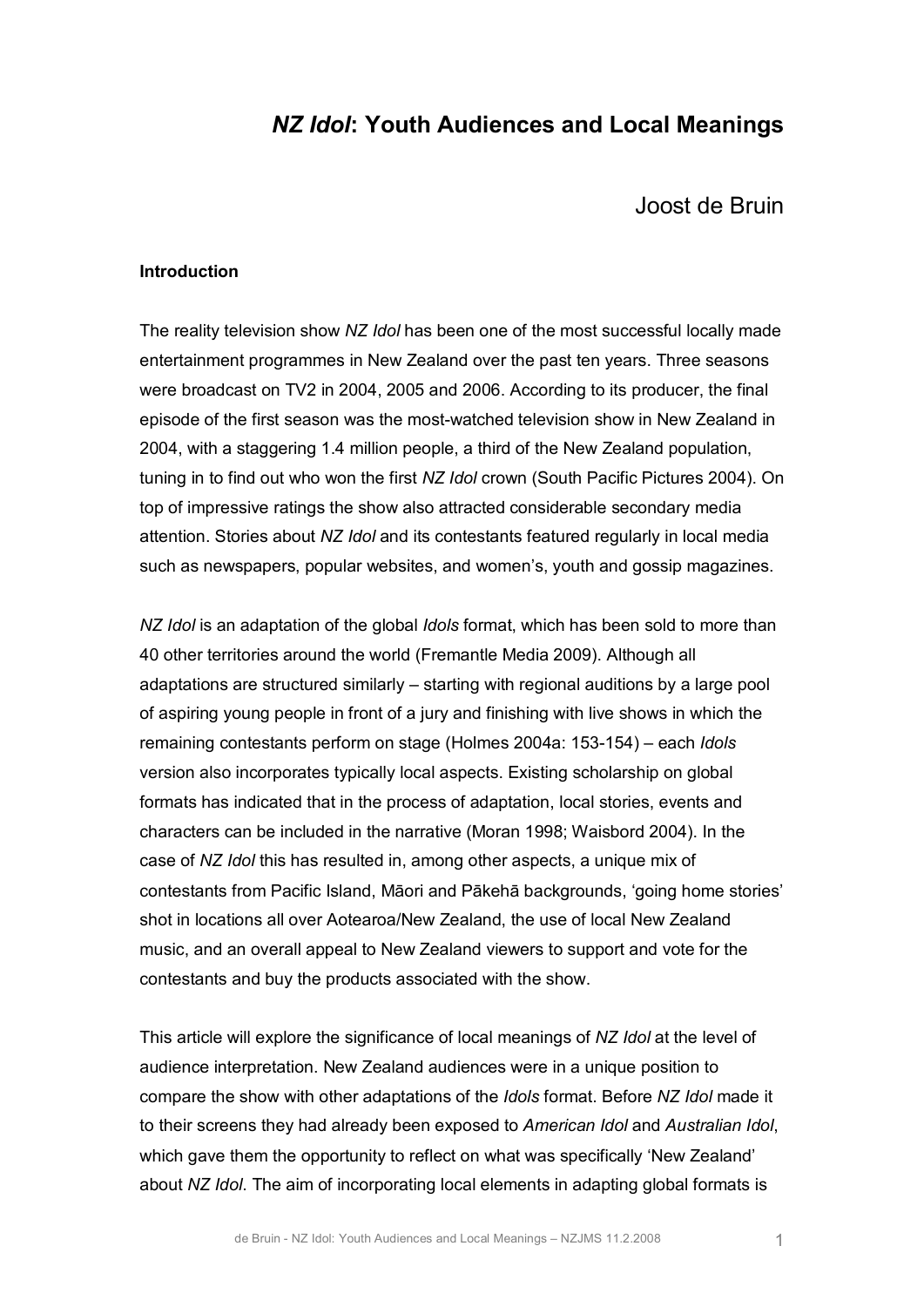generally to facilitate audience involvement by creating a cultural community which viewers feel they can belong to (Waisbord 2004: 371), but this assumption has as yet scarcely been tested through actual audience research. Concerning *NZ Idol* this raises questions such as: 'What sort of connection does *NZ Idol* invite from its audience?', 'How do audiences respond to local stories, events and characters within the show?', and 'Is *NZ Idol* successful in giving viewers a sense of belonging to a New Zealand cultural community?'.

The article will draw on the results of a small-scale audience study in which 25 young people between the ages of 15 and 18 participated. Although adaptations of the *Idols* format tend to attract mass audiences, the format appeals particularly to the tastes of people in their teens and early twenties (Stahl 2004: 215). Young people are implicated in the programme in several ways: they can audition for it (the age limit to enter was 28 for the first two seasons of *NZ Idol* and 30 for the third season), as a result the contestants appearing in the programme are young people, and the way in which the programme uses multi-media to reach its audience ties in pre-eminently with media consumption patterns of young people.

#### *Idols* **and its audiences**

Most of the academic writing about *Idols* has focussed on *Pop Idol*, the original British version, and *American Idol*, the US adaptation of the format. Su Holmes (2004a: 148) proposes that *Pop Idol*'s success can be explained by the universal appeal of stardom. The programme provides audiences with a unique insight into the internal workings of the music industry and the star making process. The aspiring idols are essentially drawn from the audience, and as a result viewers can recognise themselves in the people who audition for the show (Stahl 2004: 221). *Idols* is governed by the logic of the success myth, which states that ordinary people have a chance of making it if they have the talent and work hard (Holmes 2004a: 156). In relation to *American Idol* specifically, Matthew Stahl argues that "literal and utopian mappings of American character and opportunity structures (…) played a decisive role in this talent/reality show's wide appeal" (2004: 213). The promise of a journey of social and economic mobility resonates with viewers who aspire to similar opportunities.

While *Idols* shows start with thousands of contestants, this number is reduced rapidly after the audition phase. In subsequent phases of the programme viewers get to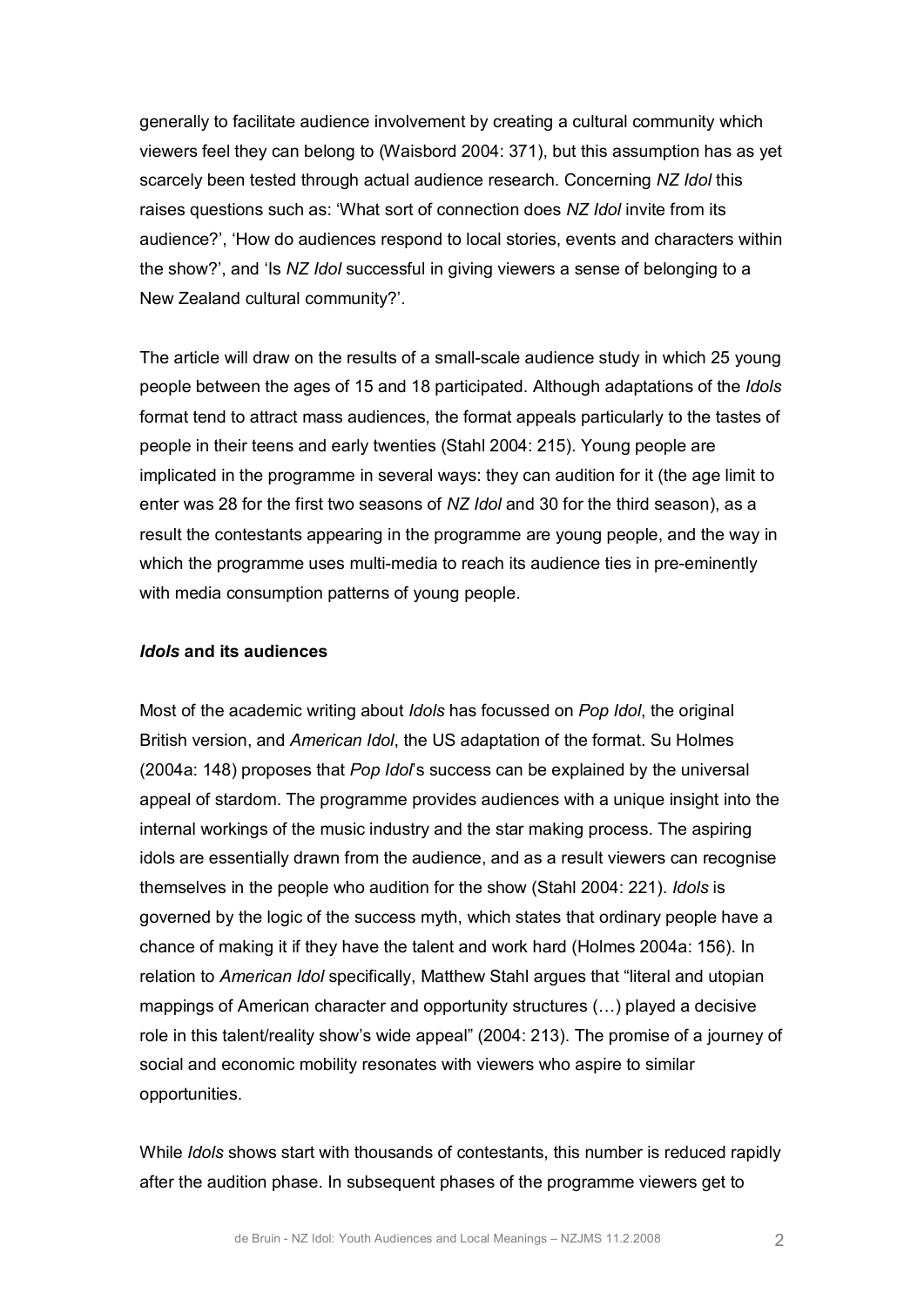know a selection of contestants on an intimate basis (see Holmes 2004a: 159; Stahl 2004: 214). They can see them develop into stars on stage, and biographical vignettes about and interviews with contestants give viewers more insight into their character. Decision power over who stays on the show is moreover transferred from the *Idols* judges to the audience halfway through the season. In the final phases of the show viewers can vote for contestants by phoning in or sending text messages, which gives them a sense of control over the narrative of the programme (Holmes 2004b: 214).

It has been argued that rather than a reality television show *Idols* is in fact a marketing campaign in which the audience plays the role of focus group (Stahl 2004: 217). Henry Jenkins (2006) describes how the producers of *American Idol* have aimed to build a brand community which viewers are invited to relate and respond to. The *American Idol* brand is advertised through different outlets, not only the television show but also DVDs, CDs, Internet sites and audience interactivity. Jenkins conceives of the relationship between *American Idol* and its audience in terms of 'Lovemarks', which signify the emotional impact of viewers' investment in the show (ibid.: 70). This emotional investment is of great value to the *American Idol* producers due to the expectation that a connection with the contestants will forge a long-term relationship with the *Idol* brand and the products advertised on the show (see Fairchild 2007).

An audience study carried out by Jenkins (2006: 80) and his research team indicates that *American Idol* successfully caters for the preferences of different types of viewers. In most viewing contexts they encountered, viewers with differing levels of commitment were present. Watching the show was often seen as family ritual and less loyal viewers were pulled in by dedicated viewers through family conversations. *American Idol* works well as family entertainment, according to Jenkins, "because it lies at the intersection between youth and adult tastes, allowing everyone to show some expertise" (ibid.: 81). Viewers indicated that an vital part of the entertainment value of the programme was talking with other people about it. While a considerable amount of talk focussed on *American Idol* contestants, viewers also engaged in critical evaluations of the show, especially regarding its commercial nature. Jenkins outlines the field of tension within which *American Idol* operates in relation to its audience: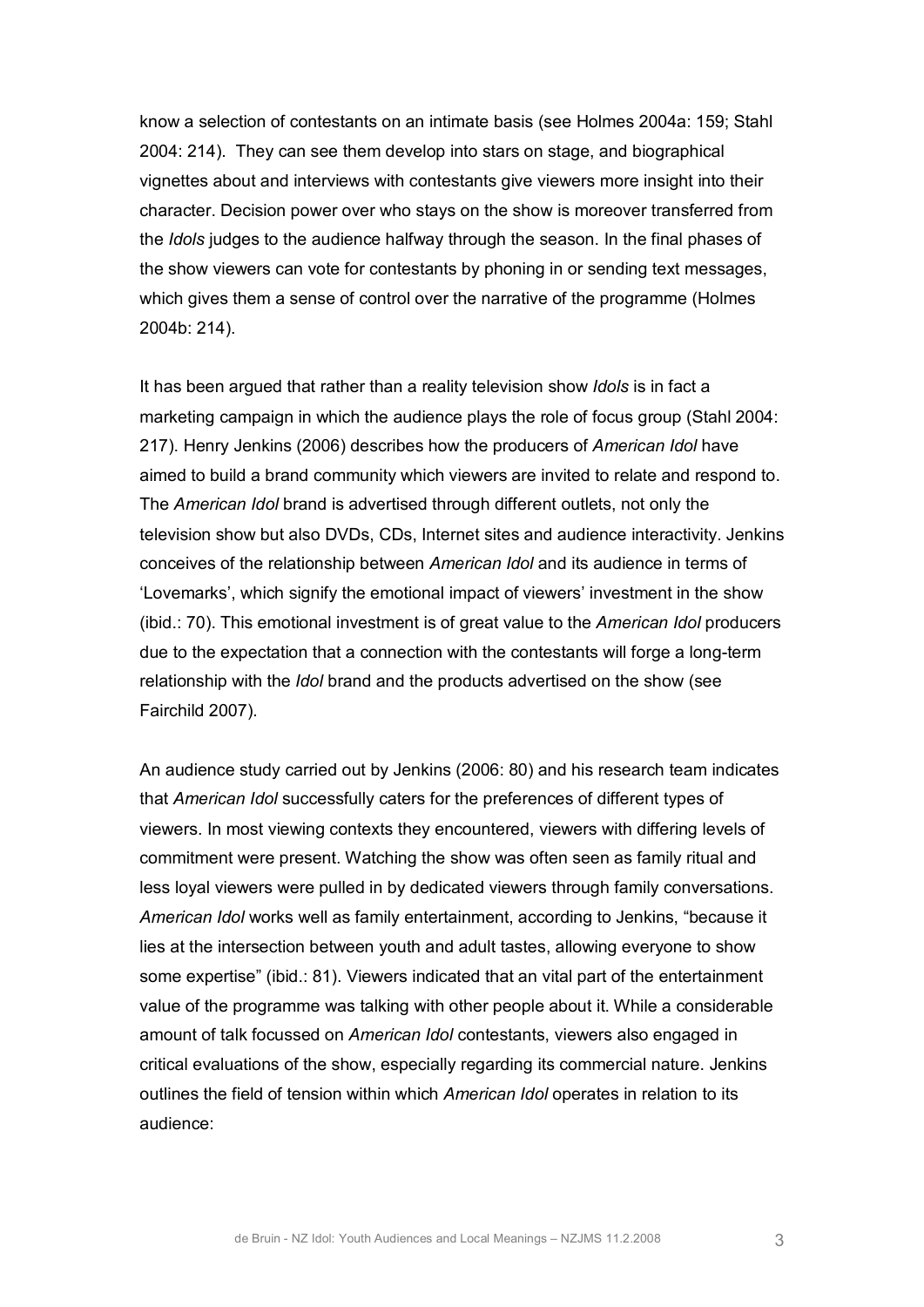"At a time when networks and sponsors are joining forces to shape the emotional context through which we watch their shows, then consumers are also scrutinizing the mechanisms of participation they are being offered. If the rhetoric of Lovemarks emphasizes the audience's activities and investments as a central source of value in brands, then the consumption community may well hold the corporations accountable for what they do in the name of those brands" (Jenkins 2006: 91).

According to Annette Hill, television audiences tend to "watch reality TV in a default critical position" (2005: 185). Critical readings of reality television programmes can be directed at the attitudes, behaviour and moral values of the people appearing on those programmes, but also at the intentions and practices of the producers (ibid.: 9). This critical position may be the result of stereotypical ideas about reality television viewers which circulate in public debates about the genre:

"[Reality TV] viewers are variously assumed to be lower in intelligence, lacking in judgement and/or taste, unthinking voyeurs, unwitting dupes of commercialist broadcasters, in danger of mistaking reality-TV programmes for 'reality', and essentially in need of being saved from these forms" (Hight 2001: 390).

Adopting a critical stance allows viewers to illustrate that the stereotype may apply to other people, but not to them. As yet, there is not much actual audience research available which analyses the impact of reality television on its audiences (Hill 2005: 11). Emerging work has highlighted that, contrary to the public stereotype, audiences use a considerable amount of cultural literacy when interpreting reality television programmes (Holmes 2004b: 216), that the genre can teach viewers about their own behaviour by displaying how other people behave (Hill 2005: 99), and that discussions about reality television can encourage reflection on moral and ethical dilemmas (Jenkins 2006: 84). Hill (2005: 87), moreover, suggests that for young people the perceived low cultural status of reality television may not impact negatively on their viewing practices and pleasures. Because they generally value entertainment when watching TV, reality television's reputation as 'mindless entertainment' actually enhances their preference for the genre.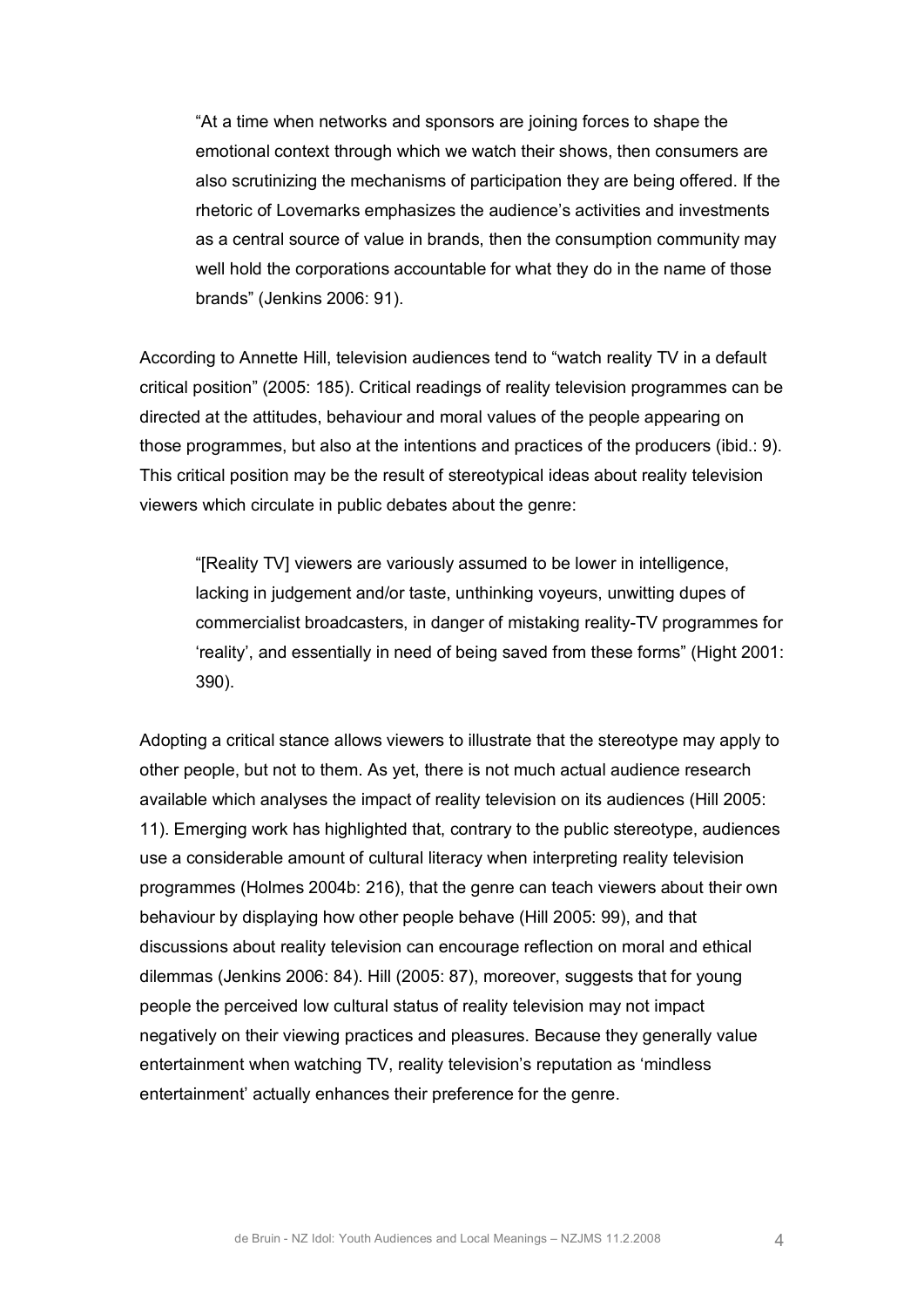#### **The audience study**

In order to explore how young people could relate to *NZ Idol* in general and more specifically to local meanings within the programme, a small-scale audience study was undertaken. Research into New Zealand television audiences has thus far relied quite heavily on audience ratings rather than actual audience research (Zwaga 2001: 311). This study aims to contribute to the emerging tradition of qualitative audience research in Aotearoa/New Zealand. Ien Ang (1996: 69) has contended that qualitative audience research is 'radically contextual', and is as such not aimed at generalisation. Media audience research therefore needs to take into account the everyday context in which people give meaning to the media, as well as the context in which people's media use is studied by researchers.

The interviews for the present study took place at a secondary school in the Wellington region. The young people who took part in the interviews were contacted via one of the school's Media Studies teachers. In August and September 2005, when the second season of *NZ Idol* had just started, I visited the school on Mondays to invite students in two of the Year 13 Media Studies classes to participate in a group interview. A couple of weeks earlier I had asked them if they could watch *NZ Idol* on a regular basis. The second season of *NZ Idol* had a duration of 17 weeks. The show was generally aired twice a week with, in the second half of the season, performance shows on Sundays and results shows on Mondays. The interviews thus took place after a performance show and before the ensuing results show.

The study consists of nine group interviews, in which 25 young people (15 girls and 10 boys) participated. Their ages ranged from 15 to 18 years old. Ten young people participated in two interviews, and the other 15 in only one interview. The participants conducted the interviews themselves. Groups usually consisted of four people, one of which had been assigned the role of interviewer. The model of asking young people to interview each other about media is inspired by audience research by Chris Barker (1997, 1998). The underlying assumption of Barker's approach is that "we are more likely to get closer to young people's perceptions and uses of television the less it is mediated by adults asking questions" (1997: 612).

The interviewers used a topic list as starting point for formulating questions. There were seven topics: 1) introduction of all participants; 2) *NZ Idol* in general; 3) the episode that was aired the day before the interview; 4) contestants on the show; 5)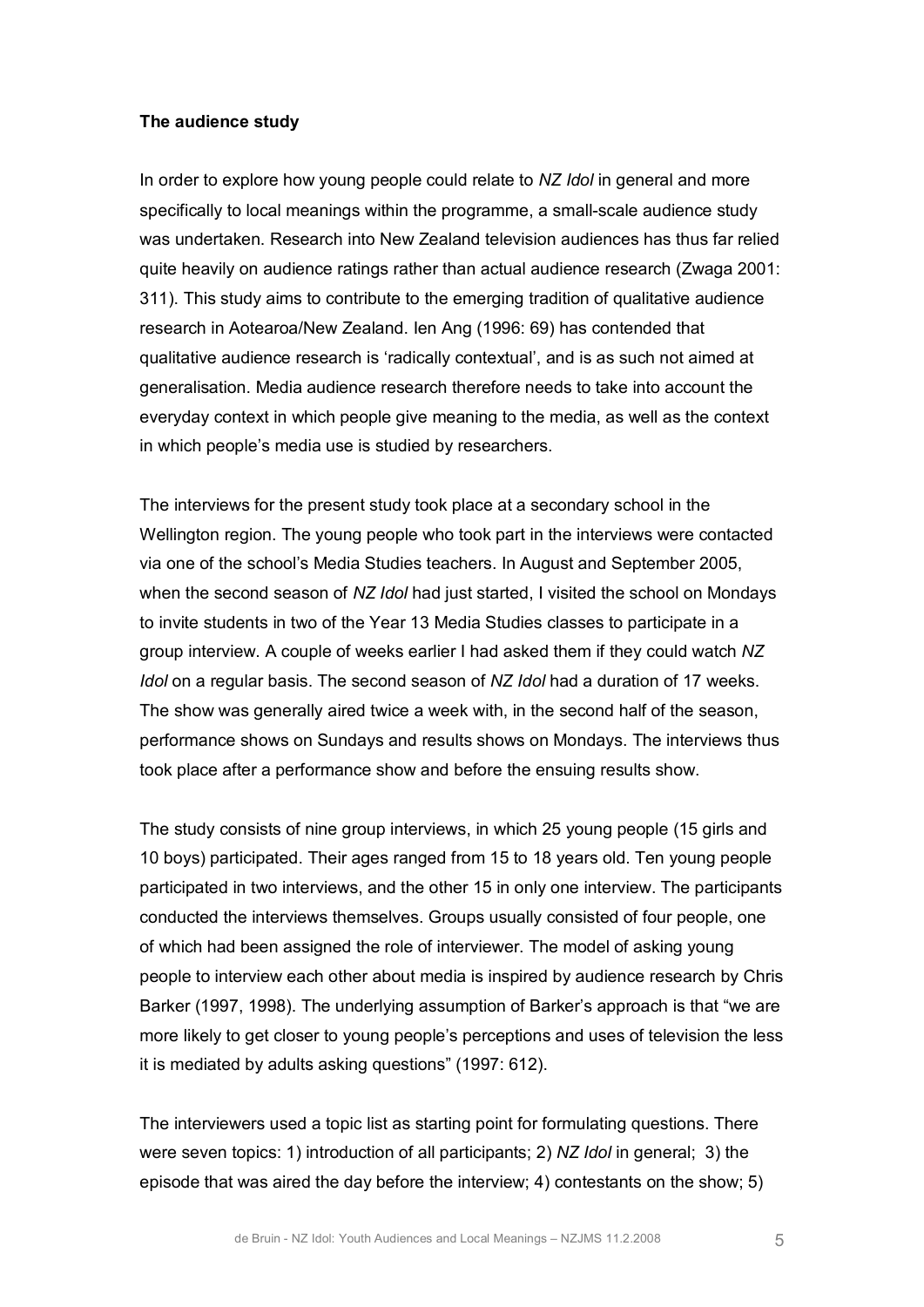voting for candidates; 6) the practice of watching *NZ Idol*; and 7) talking about the programme. All participants in the study received an interview training, in which they were advised to  $-$  when assigned the role of interviewer  $-$  ask as many open-ended questions as possible and, rather than foregrounding their own opinion, give other group members ample opportunity to speak their minds. All interviews were audio taped and the tapes were transcribed verbatim. All participants were assigned pseudonyms, and consequently their real names are not used in this article.

The fact that interviews took place at school and that I had approached the participants via their Media Studies class turned out to be significant factors in how the young people interpreted *NZ Idol*. Participants used both everyday and academic discourses when talking about the show. While everyday discourses are informed by people's own experiences with media, academic discourses are informed by adults' perspectives and arise from participation in official learning environments. Everyday discourses are characterised by spontaneous experience and emotional involvement; academic discourses, on the other hand, by distance from immediate experience and self-reflection (Buckingham & Sefton-Green 1994: 147-150).

When young people use academic discourses while talking about television they display that they possess particular forms of cultural capital, which in turn has implications for how they define themselves in relation to others (ibid.: 150). Hannah Davies, David Buckingham and Peter Kelley state, based on audience research into children's television culture, that "children's judgements about the cultural value of television articulate power relations, both within the peer group and in terms of the wider social groupings to which these children belong. Proclaiming one's own tastes, and thereby defining oneself as more or less 'mature' represents a form of 'identity work'" (Davies, Buckingham & Kelley 2000: 11). A similar process was apparent in the interviews about *NZ Idol*, in which some participants were quite heavily involved in articulating their cultural capital, hence leaving a certain impression with the other group members during the interview as well as, via the tape recorder, to myself as a researcher. In analysing the interviews I have consequently aimed to apply a similar approach to David Buckingham and Julian Sefton-Green, who explain:

"We have tried to 'read' the data, not as transparent evidence of what students really think or feel but as a form of social action that needs to be related to the social context in which it is produced. From this perspective, what students say about popular culture  $(...)$  [is] part of the process by which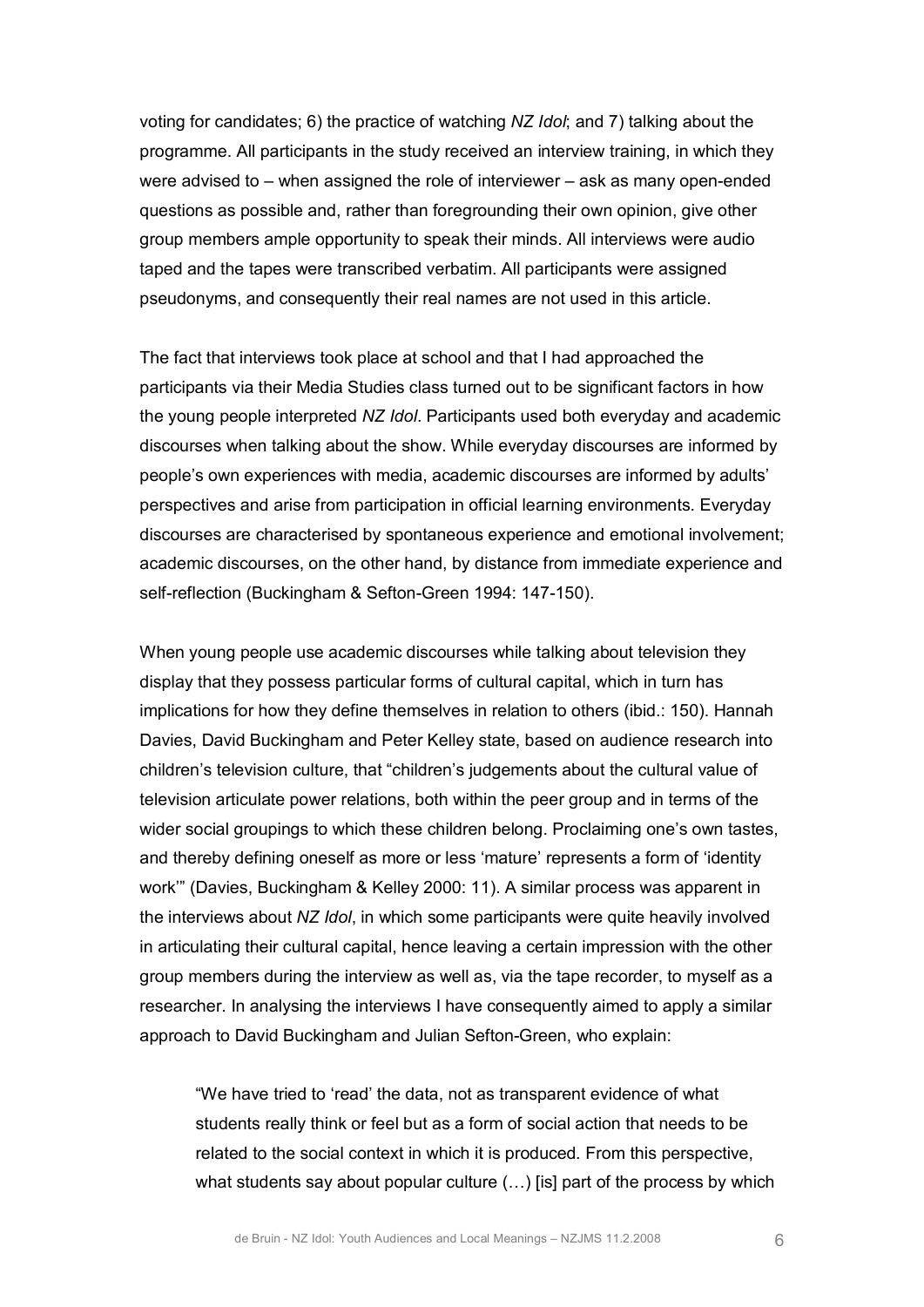they construct their own social identities" (Buckingham & Sefton-Green 1994: 10).

The remainder of this article discusses how the participants in the study tapped into everyday and academic discourses when talking about *NZ Idol* and how, as a result, they identified themselves in relation to the research project and vis-à-vis each other.

# **Watching** *NZ Idol*

Similar to what Jenkins (2006: 80) found regarding *American Idol*, several participants in this study mentioned that they enjoy the ritual of watching *NZ Idol* together with their families. Family viewing is more popular than watching with friends:

CARRIE: So with whom do you watch *New Zealand Idol* in particular? JOANNE: Yes, family, it's definitely a family occasion… CARRIE: It is a family occasion, you don't get your friends around to have a big *New Zealand Idol* watch. JOANNE: Yeah, come round eat some popcorn [sarcastic tone]. STEPHANIE: Yeah but my Dad doesn't like to watch it. But um yeah, generally is it a family event. (Interview 9)

One of the pleasures of watching *NZ Idol* together with other family members is that you can exchange opinions about the contestants while watching:

BRAD: Last night I watched it with my sister, and we spent the whole time criticising people. [laughter] That's actually what happens every time we watch *Idol*, and if Dad comes in, because he thinks he's a singer, he'll come and have a listen and see, and whenever someone does a bad note, it just sounds pretentious. But I think that's kind of the nature of us watching *Idol*. (Interview 1)

Talking about the *NZ Idol* contestants can generate involvement with the show:

HOLLY: My Mum is always there as well. She's criticising, but my Mum is also the one who like goes 'That's the one I want, that one's going to win'.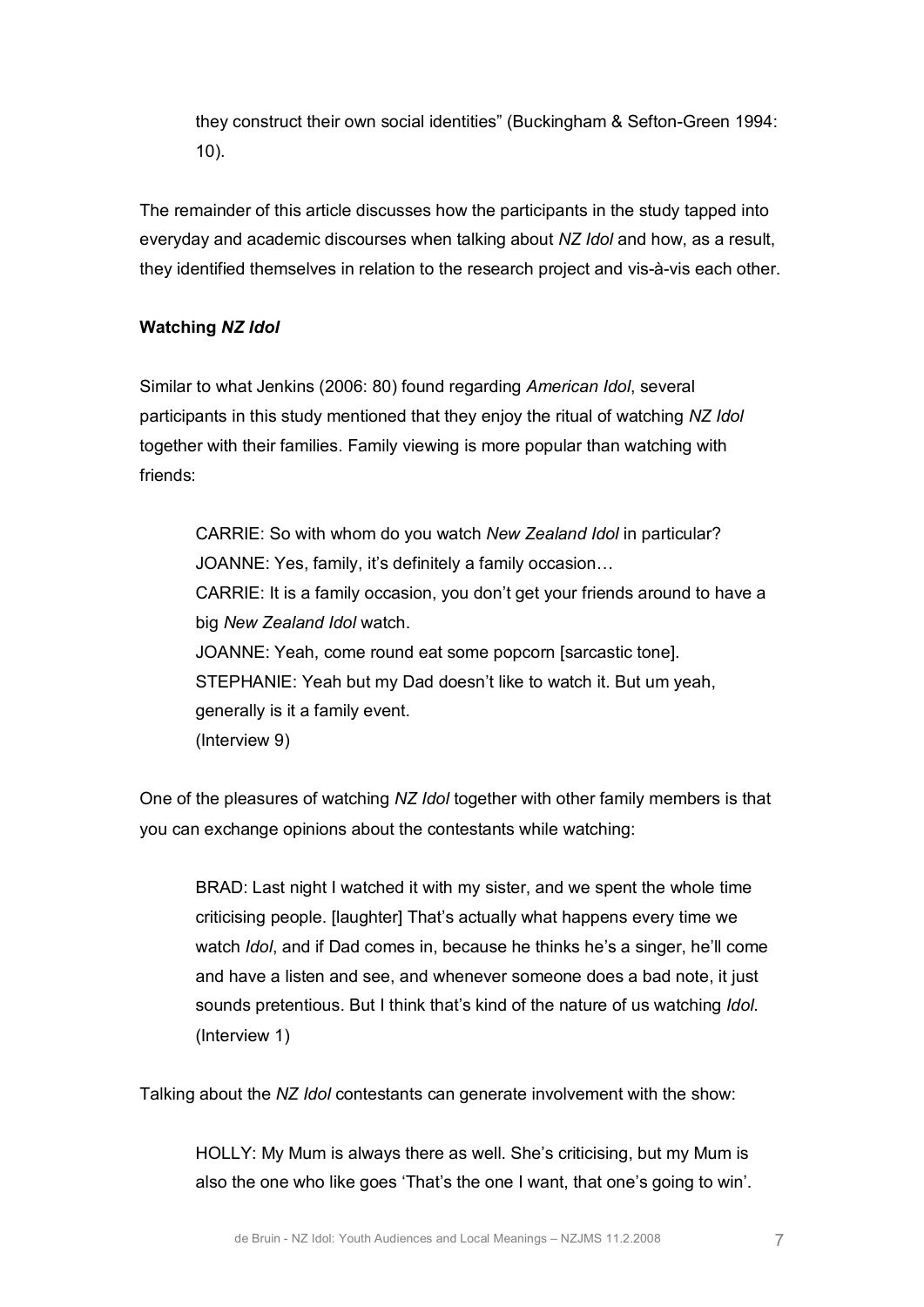You always make predictions and stuff, it's quite silly. You kind of get involved in it.

(Interview 1)

While watching and talking about *NZ Idol* can be part of a shared family culture, the show does not seem to be part of participants' peer culture at school. Notions of age play a role here: the participants in the study are Year 13 students, which means that they are the oldest age group at school. *NZ Idol*, conversely, seems to be the domain of the younger students. This manifests itself in how the show is talked about. Some interviewees admit that they occasionally talk about *NZ Idol* at school:

MIRANDA: Me and my friends talked about *New Zealand Idol* this morning to be honest. MEG: To be honest? JEREMY: (…) You sad, sad person, get some new friends or a different TV show. MEG: I know, I know! Or get a life! MIRANDA: Every time I see Nic I say, 'So, did you see *New Zealand Idol*?' (Interview 7)

Miranda is one of the few, however. Most interviewees do not talk about the show, or, as indicated in the next quote, do not want to admit that they talk about it:

BRAD: I don't talk about it at all. NIC: You don't even talk about how bad it is? BRAD: Not really, because it's kind of admitting that you watched it. [laughter] HOLLY: Shame. [mocking tone] BRAD: It's kind of not cool to watch *Idol*, I guess. (Interview 1)

Watching *NZ Idol* is 'not cool', and talking about the programme is deemed to be the domain of Year 9 students, or 'third formers':

PHOEBE: I'm sure third formers talk about *New Zealand Idol* all the time. WILLIAM: Yeah. CARRIE: Yeah.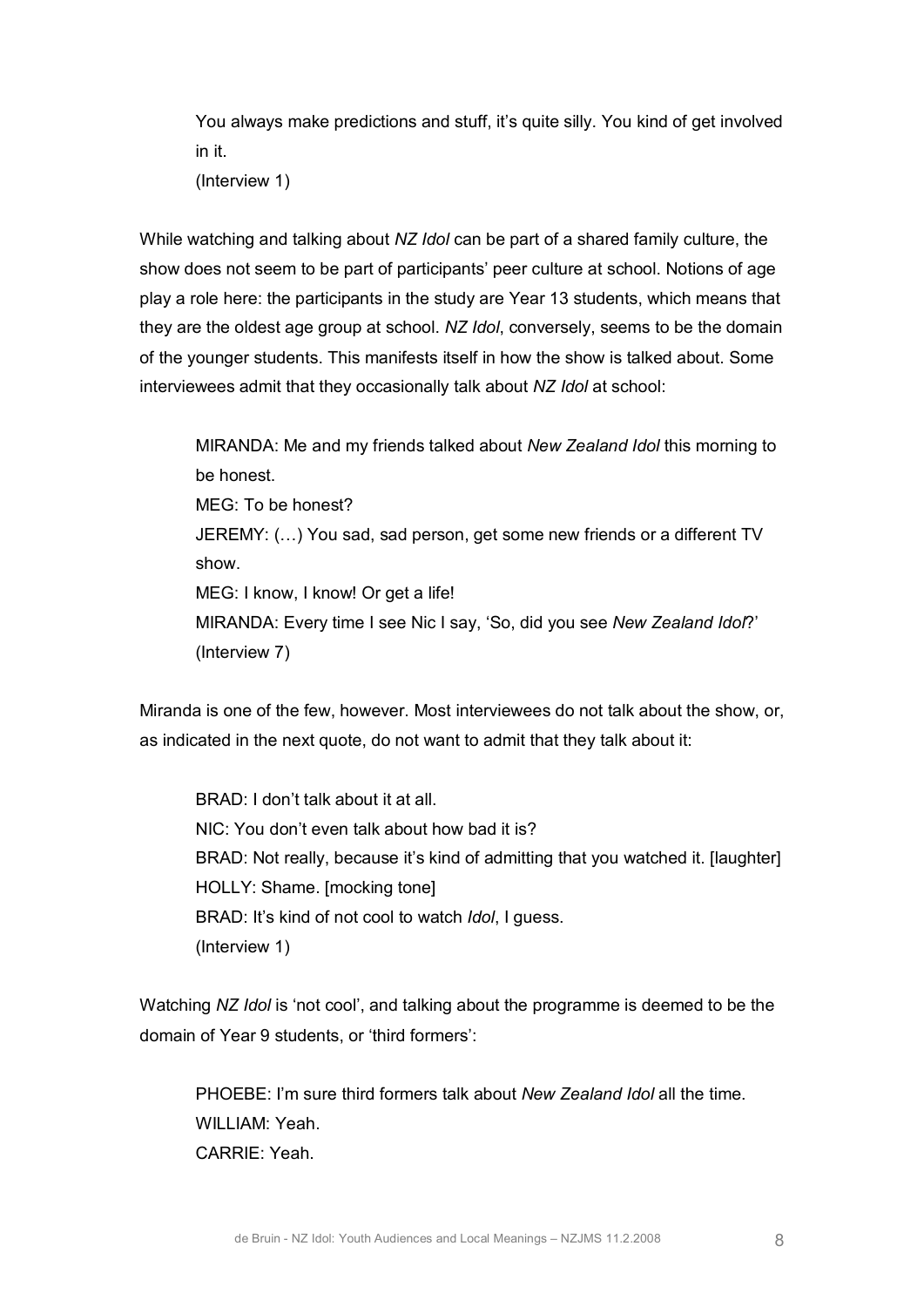WILLIAM: Yeah, well I mean seventh formers are still immature as hell, I mean…

CARRIE: Oh yeah definitely.

PHOEBE: Yeah.

CARRIE: I still like to talk about trivial things because it is a light relief on the serious things that are going around in the world at the moment. I think that is another good point to make, that *New Zealand Idol* is quite…

WILLIAM: It's a distraction.

(Interview 2)

As a Year 13 student, or a 'seventh former', you have to start identifying as a mature person. As Chris Richards explains: "age-relations are organized through a division between childhood, adolescence and adulthood and the power relations they entail" (1998: 176). Showing too much involvement with *NZ Idol* is therefore risky, since it poses questions about the appropriateness of your age identity. One way of resolving the threat of seeming immature is to emphasise the relief from adult responsibilities *NZ Idol* can provide. Distancing yourself from media consumption patterns of people younger than yourself is another way of articulating your maturity. A participant talks about a conversation of third formers about *NZ Idol* he overheard on the train:

CHRIS: Um have you guys ever heard people talking about *New Zealand Idol*? SIMONE: Yip. CHRIS: What kind of stuff gets said? DAVID: 'Oh my God, he's so hot' [mocking tone] (…) SIMONE: You hang out with little girls don't you? DAVID: It's on the train to work. SIMONE: Ok, I believe you. CHRIS: Who's saying this stuff? DAVID: You get the train like on a Saturday, or a Monday morning or whatever to school or whatever and there's always third formers or whatever on there and they're always talking about it and that's basically the gist of their conversations. CHRIS: Just 'Oh my God he's so hot'? DAVID: Yeah. (Interview 3)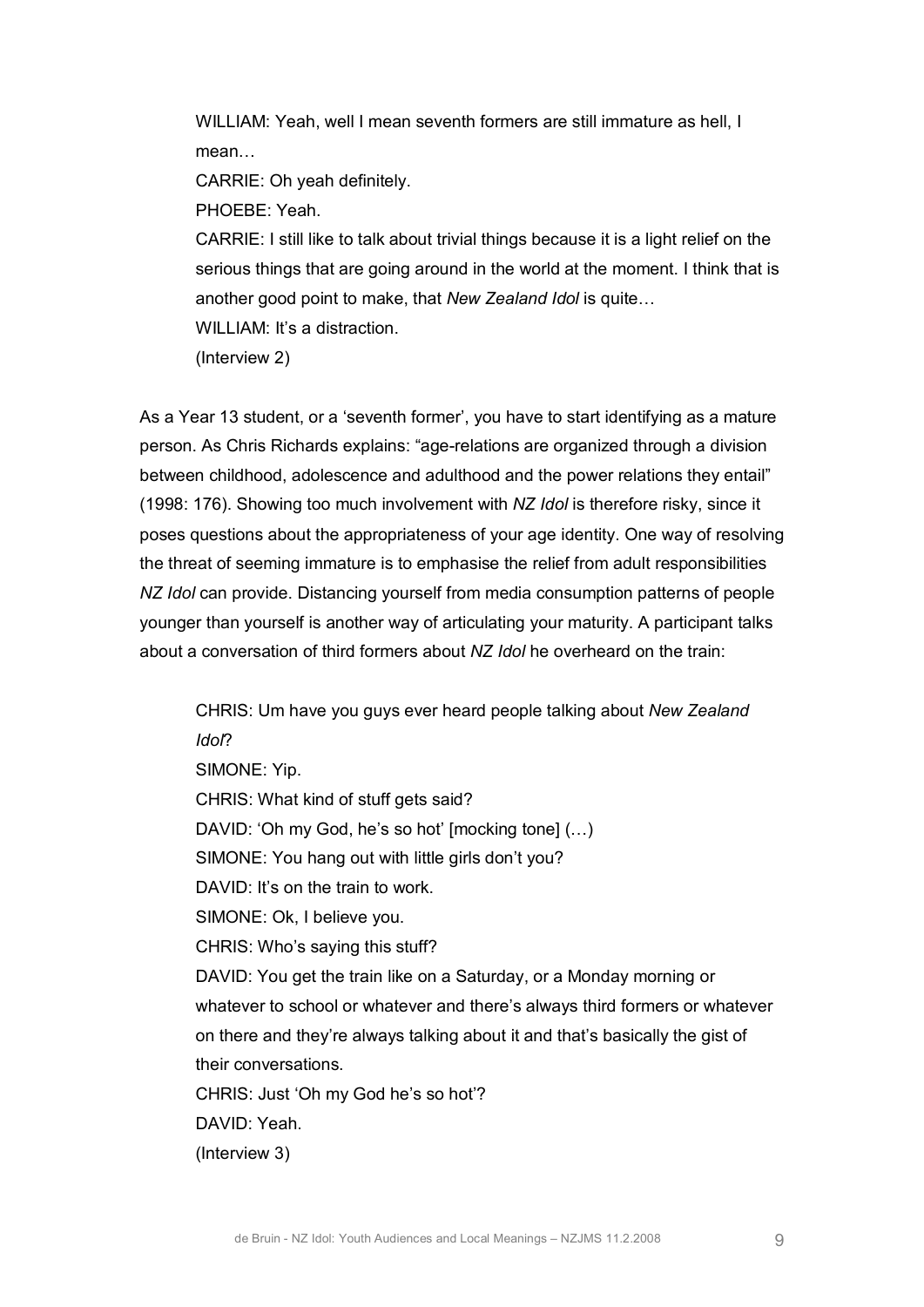This idea that younger girls have a certain obsession with *NZ Idol* also plays a role in how the participants talk about voting for contestants on the show. Some expressed frustration with the fact that 'thirteen year old girls' can take control over *NZ Idol*:

MIRANDA: See the thing is, what I think is stupid about *New Zealand Idol* is that the audience votes out who leaves. So there can be someone who is a really, really good singer but if the audience, say like the preppy thirteen year old girls who vote, don't think they're hot enough, they could do better than anyone else and they could get voted off. MEG: Yeah, because that's like the main people that vote aye, like young teenagers.

MIRANDA: Yeah.

(Interview 7)

Talking about *NZ Idol* and its contestants is a precarious affair. While engagement with the show is acceptable within a family context, power relations around age and gender at school seem to prevent the expression of too much involvement.

## **Talking about the contestants**

In spite of the problematics of talking about *NZ Idol* at school, the reported family rituals of evaluating the *NZ Idol* contestants and their performances – criticising some of them and expressing favour for others – were reproduced during the interviews:

JACOB: Ok, what participants have caught your attention?

HELEN: Jesse.

MIRANDA: Jesse, I don't like Jesse.

HELEN: Theresa. I do.

NIC: I like Frank, even though his last song… Like his first song he did before they got into the top ten, that was pretty smooth, I was like 'oh yeah, he's smooth'.

JACOB: I reckon Rongo's still going to be up there for a while.

MIRANDA: Yeah, because he's got the little girl vote.

HELEN: I like Jesse too, and Rongo.

NIC: Yeah. Is Jesse the rock guy? He is awesome, I love that guy. He's just like representing for the wrong crew.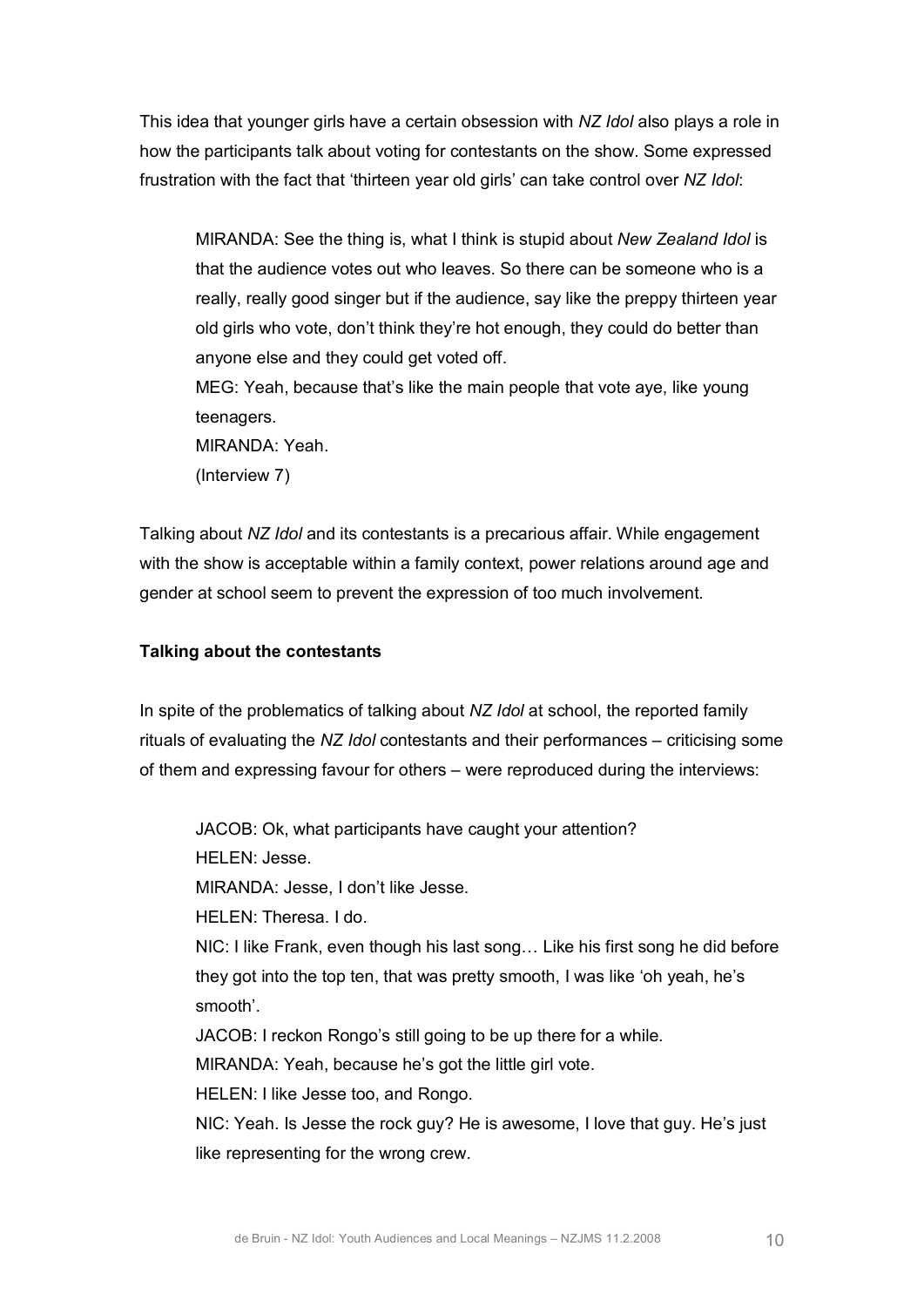MIRANDA: It's amazing that considering the fact that Theresa was the wild card she managed to make it so far in the top ten. (Interview 5)

The participants in the study obviously enjoyed exchanging opinions about different contestants. Evaluations can be directed at contestants' singing abilities, appearance, song choice, the feedback they receive from the *NZ Idol* judges, or their chances of being successful in the *Idol* competition. While the young people talked about several contestants, they seemed to focus on two specific ones, Jesse and Teresa:

HOLLY: Um, with singing talent, it was the big guy, blonde hair. And um the chick after him who sang Alanis Morissette, I think it was because it was the standout song, it was like the different song.

NIC: Was that the chick from Wellington?

HOLLY: Yeah, yeah, think so.

NIC: The law student?

HOLLY: Yeah, the law student. Yeah, I thought she was really quite good. I mean it wasn't an excellent, excellent like performance but she did do it quite well.

(Interview 1)

Teresa and Jesse belong (with Steve and Ashley) to a minority of Pākehā contestants in the top ten of *NZ Idol*'s second season. Almost all of the participants in this study have a Pākehā background, and they seemed to identify more easily with the Pākehā than with the Māori or Pacific Island contestants. Teresa is moreover easy to relate to because she is from Wellington:

NIC: Do you guys like I don't know, feel proud when you see someone say from like Wellington out there like doing their thing?

BRAD: Yeah, I guess there is some degree of pride there. I always want them to do better. Then you kind of think you could see them or meet them and stuff…

HOLLY: Yeah, you kind of feel…

NIC: Like even though it's *Idol* and you don't really like it but they're from Wellington so you still want to be…

NATALIE: It's kind of like they're representing for our…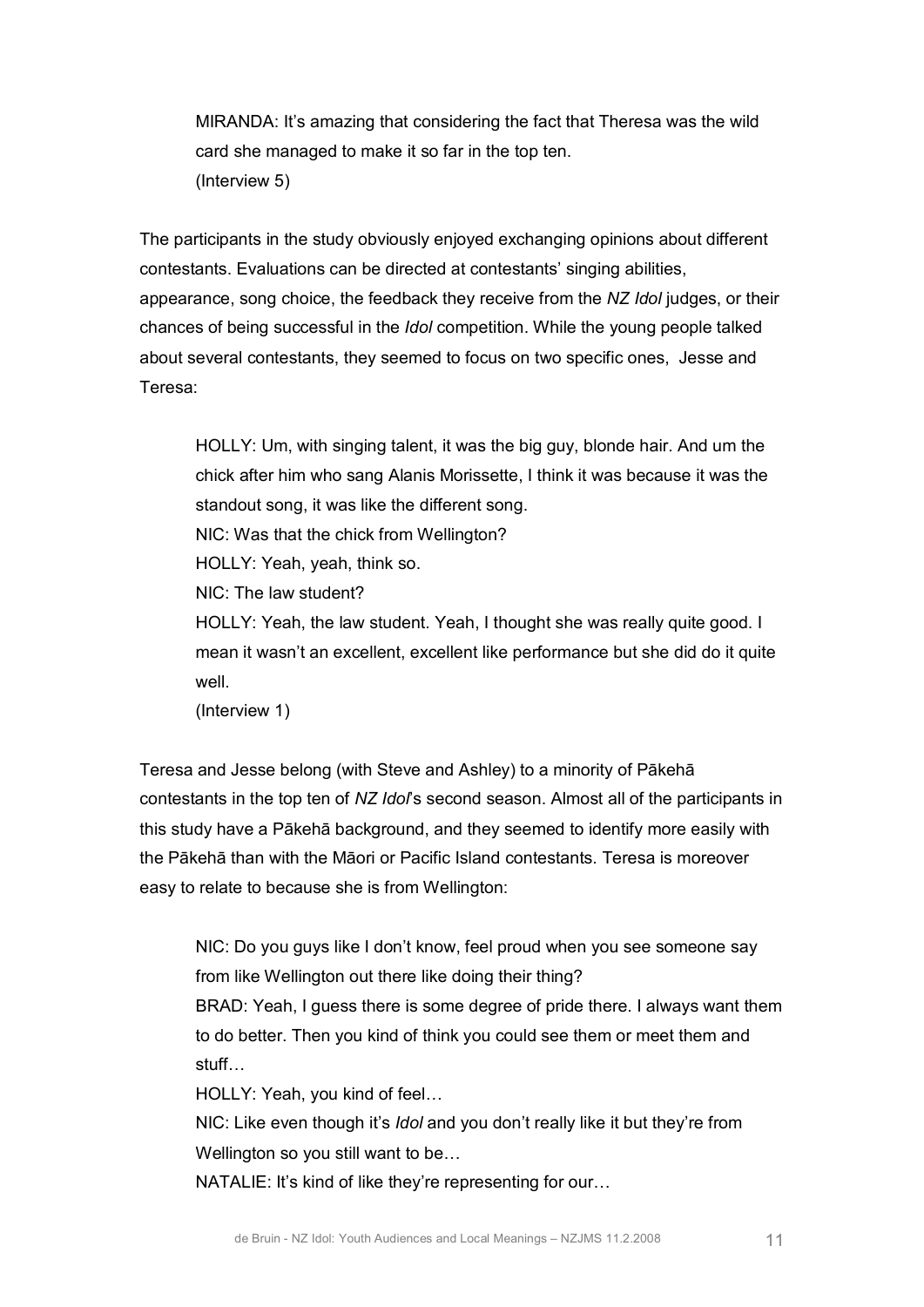NIC: Yeah… (Interview 1)

Jesse is liked for different reasons. He is the candidate who sings predominantly rock songs, as opposed to pop songs, and seems to have succeeded in creating a style of his own within the parameters set up by the programme:

STEVE: Well, I'm going for the large rock singer guy, not because I think he's good, I just think he's different from the other people and he's doing something different rather than just all the pop songs and he's got his own style and he adapts all the songs to his own style. Like he sees what he wants to end up being like, and he makes all the songs he is made to sing his own. I don't know, I just like him because he's different, he's not just part of the same pop formula that all the others seem to be just doing. (Interview 8)

For the participants in this study, the idea of sticking to your own style and doing something different than others is appealing. Preferring rock music over pop music furthermore ties in with academic definitions in which pop is seen as mass-produced and therefore superficial and rock as more sincere and 'authentic' (see Frith 1996). Hill (2005: 68) found that audiences appreciate moments of authenticity within the contrived settings of reality television shows, looking for instances when people are truly 'themselves'. In addition to his preference for rock, Jesse's physique reinforces his authenticity as a candidate:

CHRIS: How big is Jesse? JEREMY: Jesse is… MEG: He's short and he's wide. JEREMY: He's about as wide as he is tall. MIRANDA: But you see that's the thing, he'd be getting in because he's got a good voice, that's why he's in the competition. JEREMY: Or because people feel sorry for him or because they… MIRANDA: I don't think anyone would vote because they feel sorry for someone. JEREMY: Or because he has beautiful children who wear T-shirts that say... MEG: Well, I like him because he seems like a really nice guy.

JEREMY: See.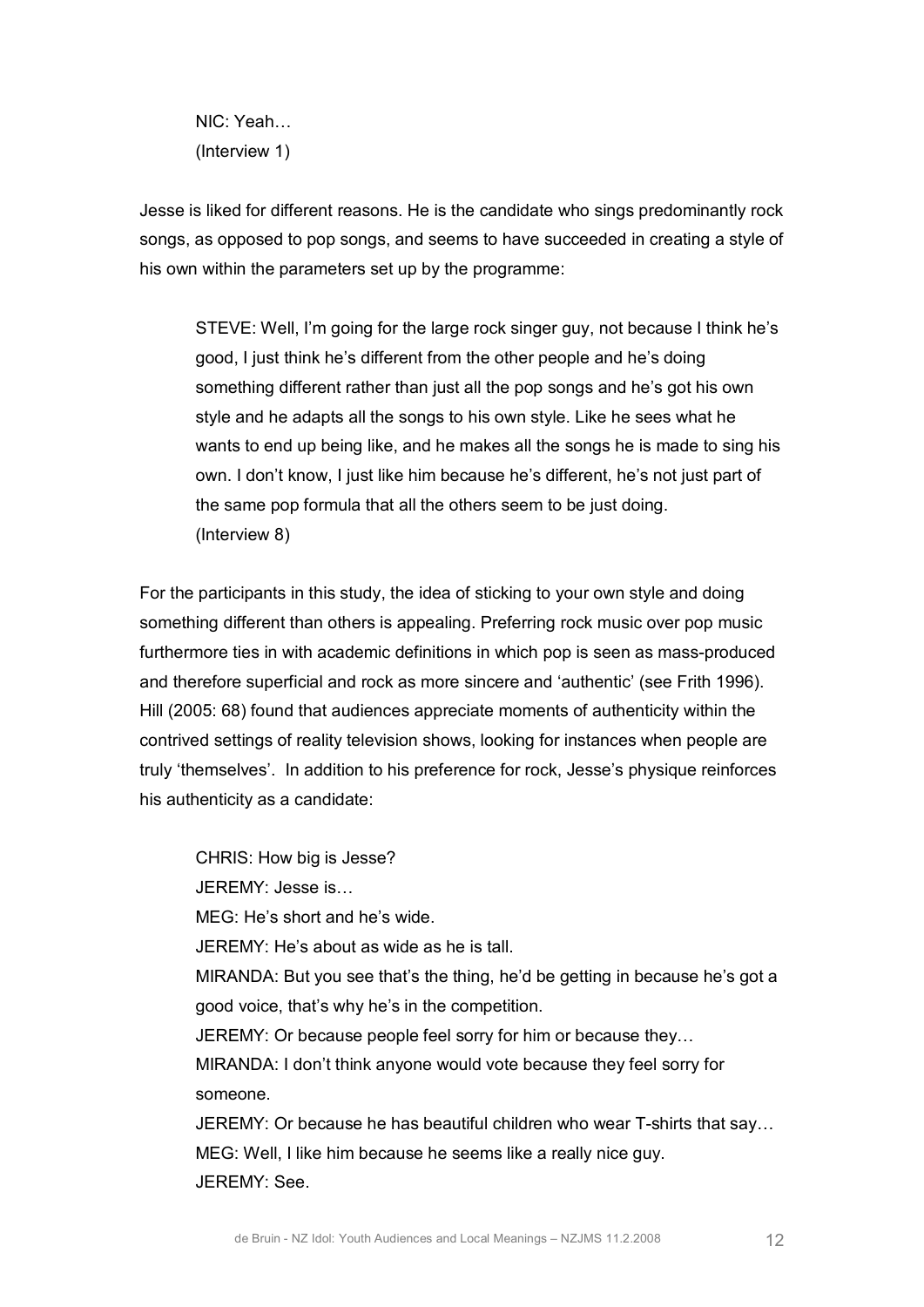MIRANDA: And he sings well. (Interview 7)

Another reason why Jesse is liked, especially by the girls, it seems, are his children:

STEPHANIE: Oh it was so cute last night! He started crying and then his wife was crying and his kid was like yeah, yeah and then the kid looked up at the Mum and the kid cried. Oh, it was so sad! ANNA: I know! Yeah Jesse's good, I didn't like him last night though… STEPHANIE: I think it's cool how he auditioned last year and didn't get through because his wife was having a baby and he got through this year. (Interview 4)

This seems one instance in which *NZ Idol* has managed to score 'Lovemarks', to use Jenkins's (2006: 70) terminology. The producers' aim of establishing an emotional connection with viewers is for the latter to start spending money on the show, either by buying products associated with the show or through voting for its contestants. Although not many of the participants had voted for Teresa or Jesse, or admitted that they had voted for them, some seemed open to the possibility:

NIC: Cool, um did any of you guys vote? And if yes, for whom? HOLLY: Nah I didn't vote. I kind of wanted to vote though, because you kind of always get the feeling that the person that you kind of like won't get through. And that would be like oh, no point in watching the rest of it, but… I was going to go vote for the baby guy [Jesse] and that Theresa chick. (Interview 1)

Participants used the opportunity provided by the interview to exchange evaluations about the *NZ Idol* contestants. They particularly pay attention to contestants that they perceive as having something in common with them, be it their cultural background, place of residence, or musical taste. In doing so they draw on everyday discourses, which are characterised by spontaneity and emotional involvement. It is in talking about *NZ Idol* as a reality television show that academic discourses come to the fore.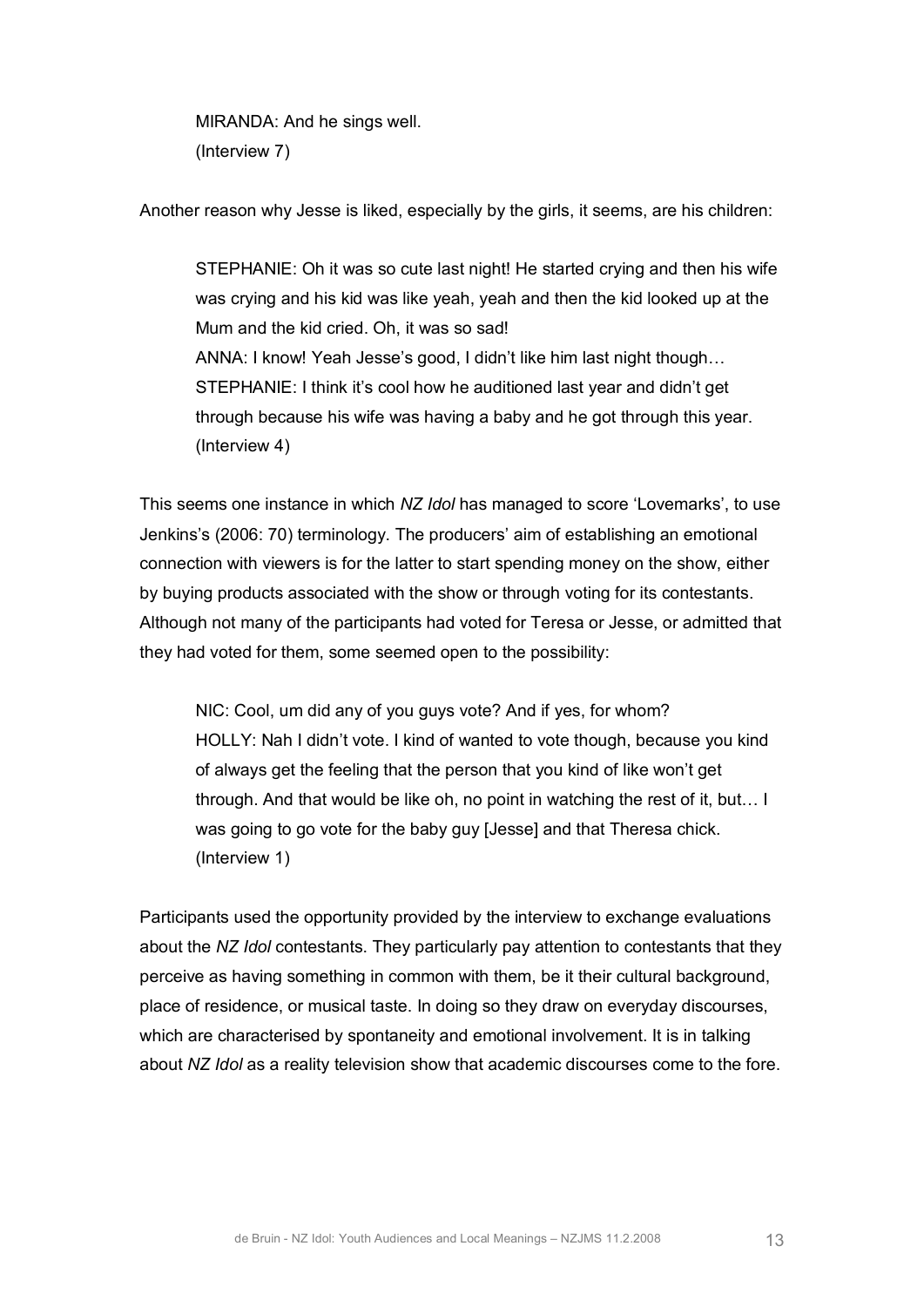## **Criticising** *NZ Idol*

In contrast to Hill's (2005: 87) suggestion that young people do not care much about the low cultural status of reality television, some participants in this study were quite critical of the reality television genre, *NZ Idol*, and even television in general:

DAVID: It's just like any of those pop star shows, and I'll never watch them. CHRIS: Why? DAVID: Cos they're crap. CHRIS: Why are they crap? DAVID: All it is, is basically a bunch of talentless idiots who think they can sing and they just use it as a get rich quick scheme. SIMONE: Isn't that what TV is about anyway? STEVE: It seems like half of the stuff on TV is about that these days. SIMONE: Yeah, all the reality TV shows are cheap and it gets people to watch it. (Interview 3)

Echoing Hill's (2005: 185) more general findings on reality television audiences, the young people recurrently adopted critical stances when referring to reality television. They drew on academic discourses, possibly acquired in their Media Studies classes, to criticise underlying principles of reality television shows such as *NZ Idol*. These discourses are characterised by distance from own immediate viewing experience and, instead, reflection on the position of *NZ Idol* within the wider media landscape:

AIMEE: What do you think about *New Zealand Idol*? Sarah?

SARAH: I hate *New Zealand Idol*.

AIMEE: Why? (…)

SARAH: Ooh, um, where do I start? Ok it's like ripping off New Zealand filmmakers and stuff. Um, it's boring, they don't have any talent at all. It takes up a really good primetime slot that could be used for something much better. (…) Yeah, it's just a shitty programme. It's overdone. It's been done far too many times. And reality TV's so gross, it's so like...

MOANA: It was cool in the beginning for a little while but then the novelty… WILLIAM: It's repetitive, it's just like you can't recycle the same thing over and over because it's not worth it.

(Interview 6)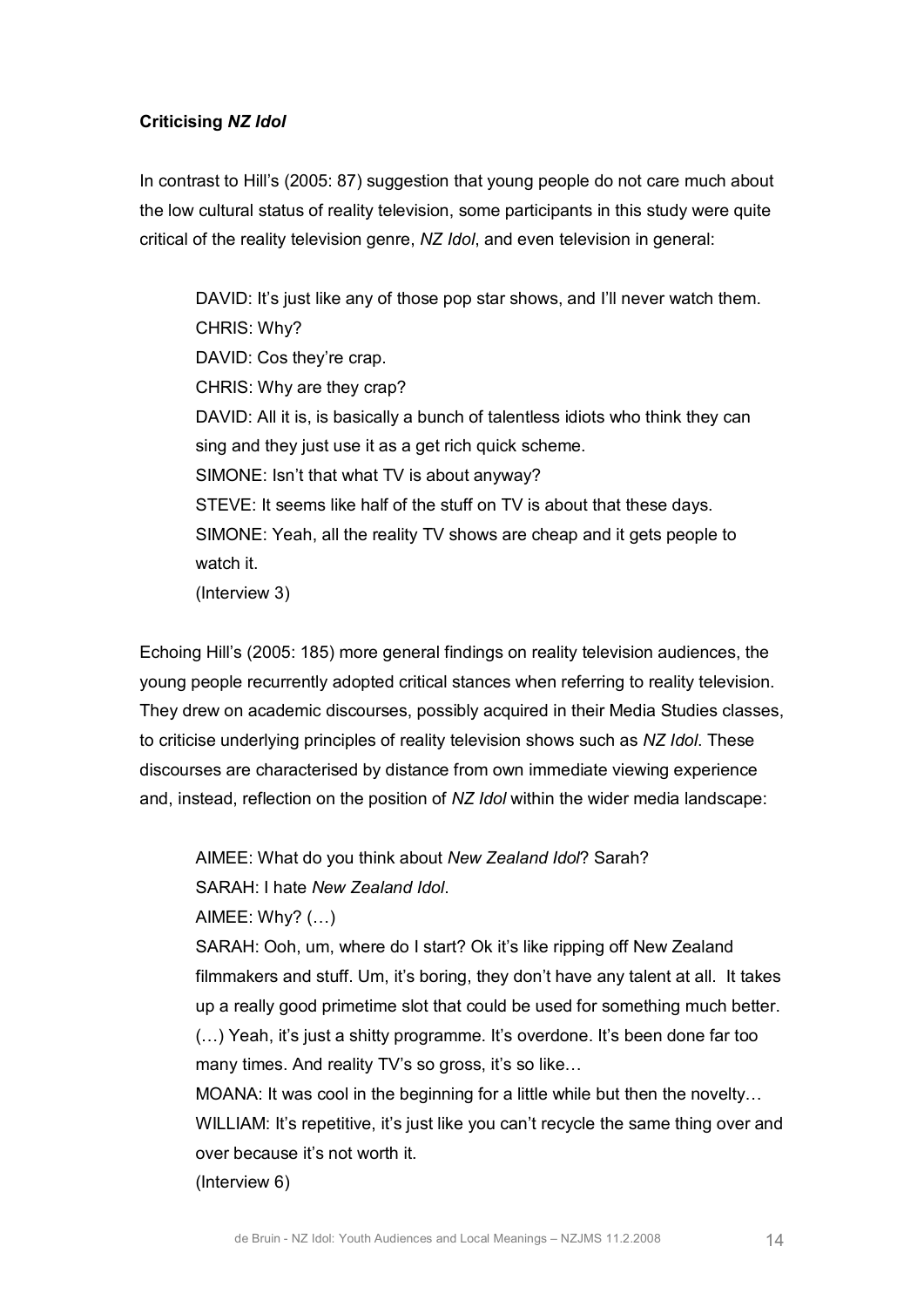A lot of criticism was directed at the formulaic nature of *NZ Idol*, especially the way in which the results shows are structured. The young people criticised the techniques used to keep viewers watching the programme, including the ad breaks:

HELEN: I don't really like the length of time it goes on for, I think it's too long and they build it up too much and the finales are like three hours long and only like five minutes are spent on telling you who wins. MIRANDA: I actually really don't like the whole suspense thing. They're like who's going to get voted off after the break. HELEN: They're like, nobody really cares. MIRANDA: It irritates me and more often than not I'll just turn it off rather than waiting and watching the ads. Because that's the whole idea of it. (Interview 5)

As with viewers' responses to *American Idol* in Jenkins' (2006: 91) study, participants also criticised the commercial elements of the show, such as the emphasis put on advertising products from the sponsors of the show in stories about the contestants:

HOLLY: I hate the product placement. Allens lollies, and last year it was more Nescafe. (…) Like at the start of it and the end of it, and they always have like the mugs and shit, and like placed so it's facing the camera.

BRAD: That's what I noticed about the final last year, was that they did a judge thing that was Nescafe, Nescafe, Nescafe. And the actual brand on the thing was made sure it was facing forward.

HOLLY: And they had that little section right before they all start singing, like how they had adapted to the *Idol* house. I've watched every single one so far, there's been three because there was three groups (…), and in every single one it had the Allens lollies in them. Like the first thing the *Idol* group is interested in was feeding their stomachs, and then it had them running to the pantry and pulling out all this food and showing the brand names to the camera and going 'oh yum this is mine!'.

(Interview 1)

In the context of the interviews, a critical analysis of *NZ Idol* had currency. Being able to come up with a sophisticated analysis of a media product – by criticising the genre a television show belongs to or by signalling the commercial nature of television, for instance – has particular value in the presence of other Media Studies classmates.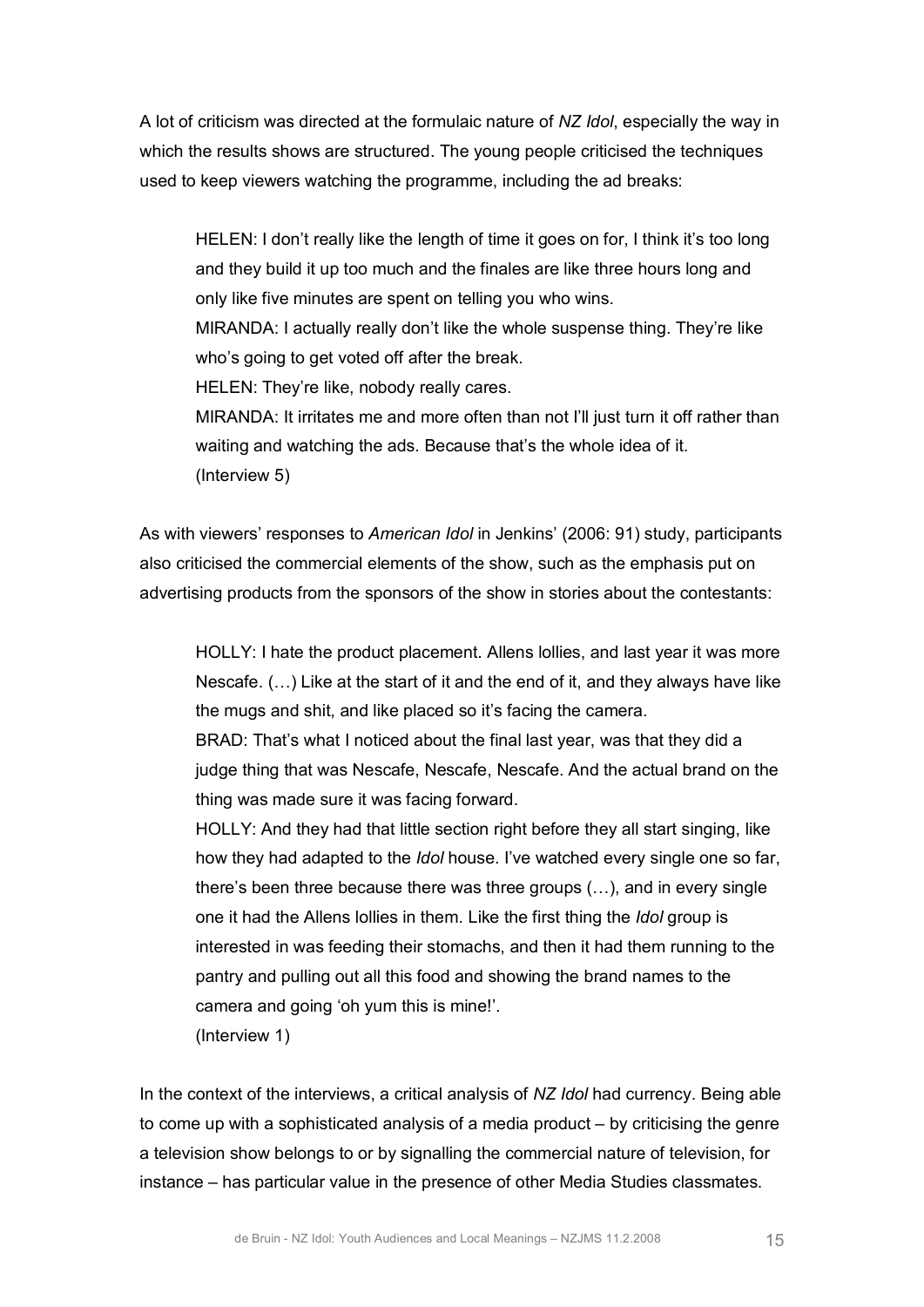Participants also put effort into deconstructing the mechanisms that make viewers, including some of their classmates, feel connected to *NZ Idol*, thereby critiquing the premise of the show:

JEREMY: They show you clips, all these little like nice happy… MEG: They go back to their home town and stuff and show them their family. It's kind of like…  $JFRFMY:$  It's the human interest bit CHRIS: Is that so you feel like sympathetic if they get kicked out and start to form an emotional attachment to them and shit? MEG: Yeah. Well I think… CHRIS: Rubbish. Call me cynical… MEG: Because like last week they showed Jessie who has like two little kids and they were wearing vote Jessie t-shirts... MIRANDA: Vote my Dad… MEG: Yeah, yeah that's the one. And it was just cute, and now everyone's like 'oh I love Jesse', like I've heard people say that. CHRIS: That's just downright manipulative! MIRANDA: Show them the kids so that… JEREMY: Yeah. CHRIS: Yeah exactly! That's the kind of thing… JEREMY: It's like begging off your children… CHRIS: Yeah exactly, this is why I don't watch the show. It's tactics like that that are so indicative of the whole like pop genre. It's bullshit. (Interview 7)

Whereas Holmes (2004a: 148) and Stahl (2004: 213) propose, based on textual analysis of *Idols* shows, that their appeal lies in inviting viewers to witness and identify with the star making process, the participants in this study were quite cynical about the opportunities for stardom that *NZ Idol* promises:

BRAD: I kind of think *Idol*'s a bit delusional because everyone that goes in for 'oh yeah I'm going to be famous and do this'. But the reality is that you come out the other end and even if you won it you're not that famous really. You'll just get the

occasional look in the street and might have to sign a few autographs… (Interview 1)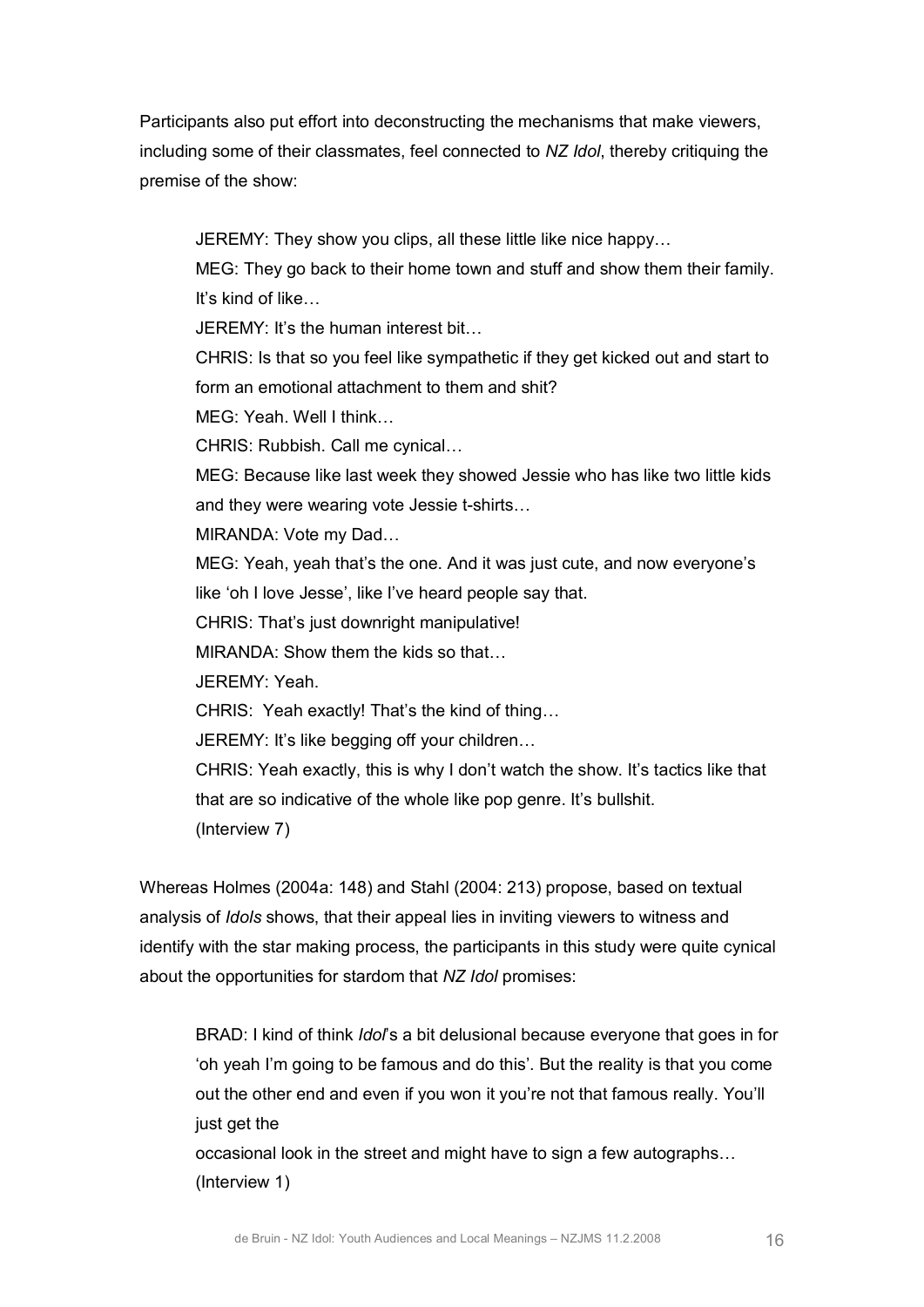Adopting a critical stance when talking about *NZ Idol* is a different way of engaging with the show than feeling connected with its contestants. Even though some of the comments sound negative, the fact that participants were able to come up with quite detailed analyses of the programme demonstrates involvement. Participants seemed to enjoy showing to their fellow classmates that they possess the cultural capital to criticise *NZ Idol* in a sophisticated manner.

#### **Comparison with other** *Idols* **shows**

A theme which came up spontaneously in most of the interviews is the comparison between *NZ Idol* and its American and Australian counterparts, both of which were aired on New Zealand television before the start of *NZ Idol*. Many participants liked *American Idol* and expressed involvement with its contestants. The conclusion of the comparison between the different *Idols* shows is almost unequivocally that *NZ Idol* does not stack up against overseas adaptations:

PHOEBE: *American Idol* was fun to watch the first time because it was different, it was something that we hadn't seen on television before and we were like 'oh that's cool'. And 'haha, the judges are mean' and that sort of stuff. And then so when the first *New Zealand Idol* came out we wanted to watch that as well, (…) because we had favourites on the first *American Idol* and stuff and we wanted to see if there was anyone like, who could be as good as that in our country. But after it got to after that show we realised we weren't actually up to that standard I don't reckon. And anyone who could have been either didn't make it or made it and failed afterwards. And I don't know, I just reckon it's pointless now, (…) like you can see that they're not going to get anywhere. You release a song or something and that's about it. (Interview 2)

The fact that the top ten contestants of the first season of *NZ Idol* did not have much of a career after the show finished is seen as evidence that the New Zealand show fell short in quality. Participants talked about Ben Lummis and Michael Murphy, the winner and runner-up of the first season, and weighed their lack of success against the career of Kelly Clarkson, the winner of the first season of *American Idol*:

NIC: Ben Lummis he's like, isn't he like detached from his recording label now?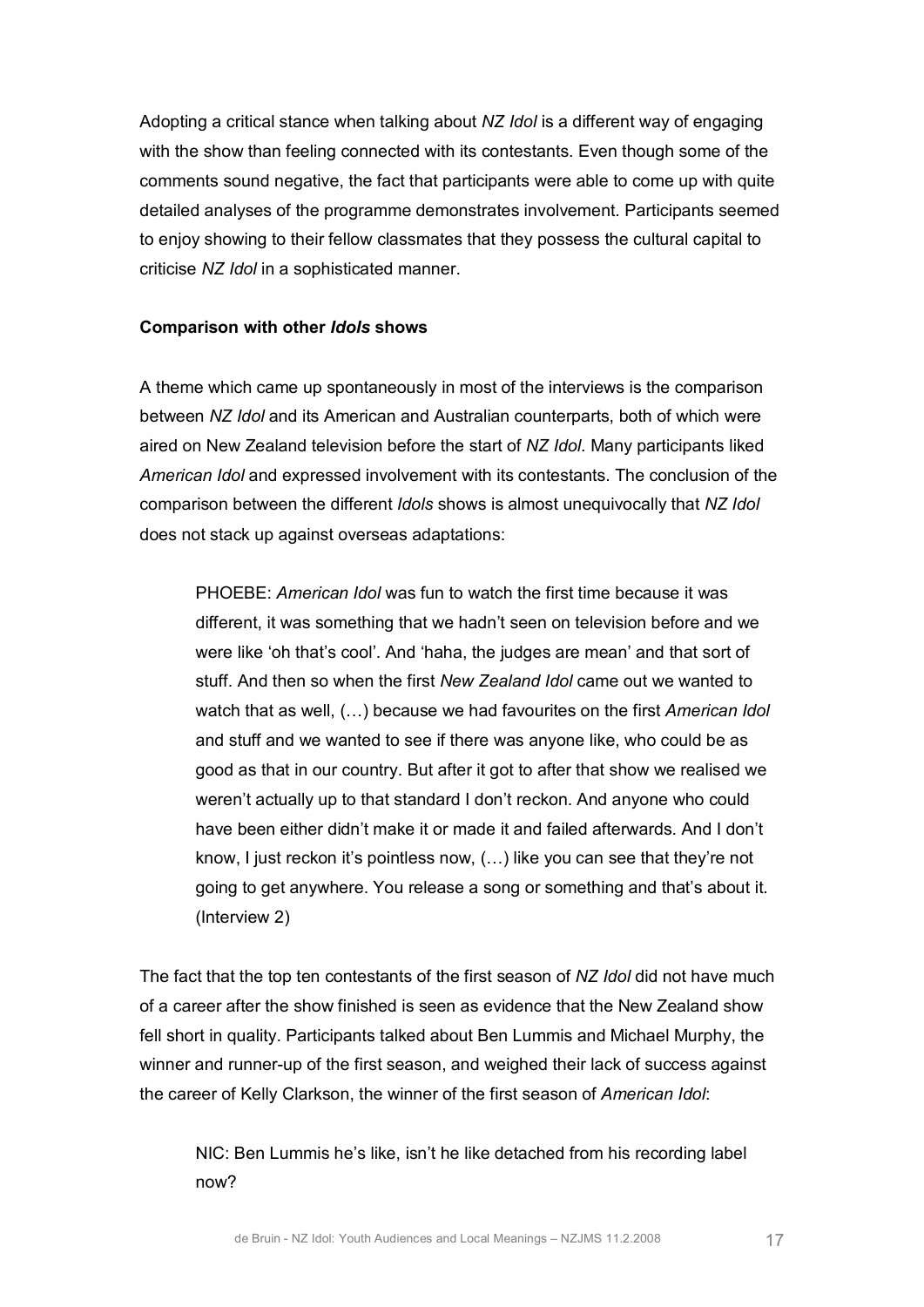MIRANDA: Yeah, and that guy, what's his name, the producer said that he would never have signed him like if he hadn't have come through *New Zealand Idol*, like he would have told him to go away straight away. (…) JACOB: But he had his fifteen minutes of fame really. He's a bit of an icon for a while then like he's faded slowly away. (…) Michael Murphy still stuck in there for a while. He had that one song. He's a bit of a gimp that kid. NIC: But that's the thing. They're just like one hit wonders. They have no um, what is it, sustainability. See like in America they actually have talent. MIRANDA: Yeah, Kelly Clarkson, she's actually really successful now. She's got like three hit singles. (Interview 5)

A reason for the supposed lack of talent of the *NZ Idol* contestants is, according to the young people, the size of the New Zealand population:

BRAD: I don't think New Zealand has the wealth of talent that other countries like America and Australia with more population [have]. (…) There is one singer in *NZ Idol*, I don't know her name but she's good, but the rest of them are just kind of weak.

(Interview 1)

By stating that *NZ Idol* contestants are not in the same league as the American and Australian ones and that the show therefore is not as good as other *Idols* adaptations, the participants engage in a discourse of 'cultural cringe', which is defined by Trisha Dunleavy as "the negative, rejecting reaction of some New Zealanders to domestic TV programmes, particularly characterised by a predominance of imported material" (2006: 5). The opportunity to compare *NZ Idol* with *American Idol* and *Australian Idol* which arose because the latter two shows had already been aired on New Zealand television, is taken up to construct a somewhat self-depreciative critique. Participants thus align themselves with a typical New Zealand way of evaluating local media products, which stresses that the small size of New Zealand's population sets limits on the level of quality that can be achieved:

DAVID: *New Zealand Idol* will never work as well as in like America. The whole point of it is getting mass exposure to the public and the reason New Zealand's not good at it is because we've only got four million people and so the rock thing is big in New Zealand, there's good there's great rock bands,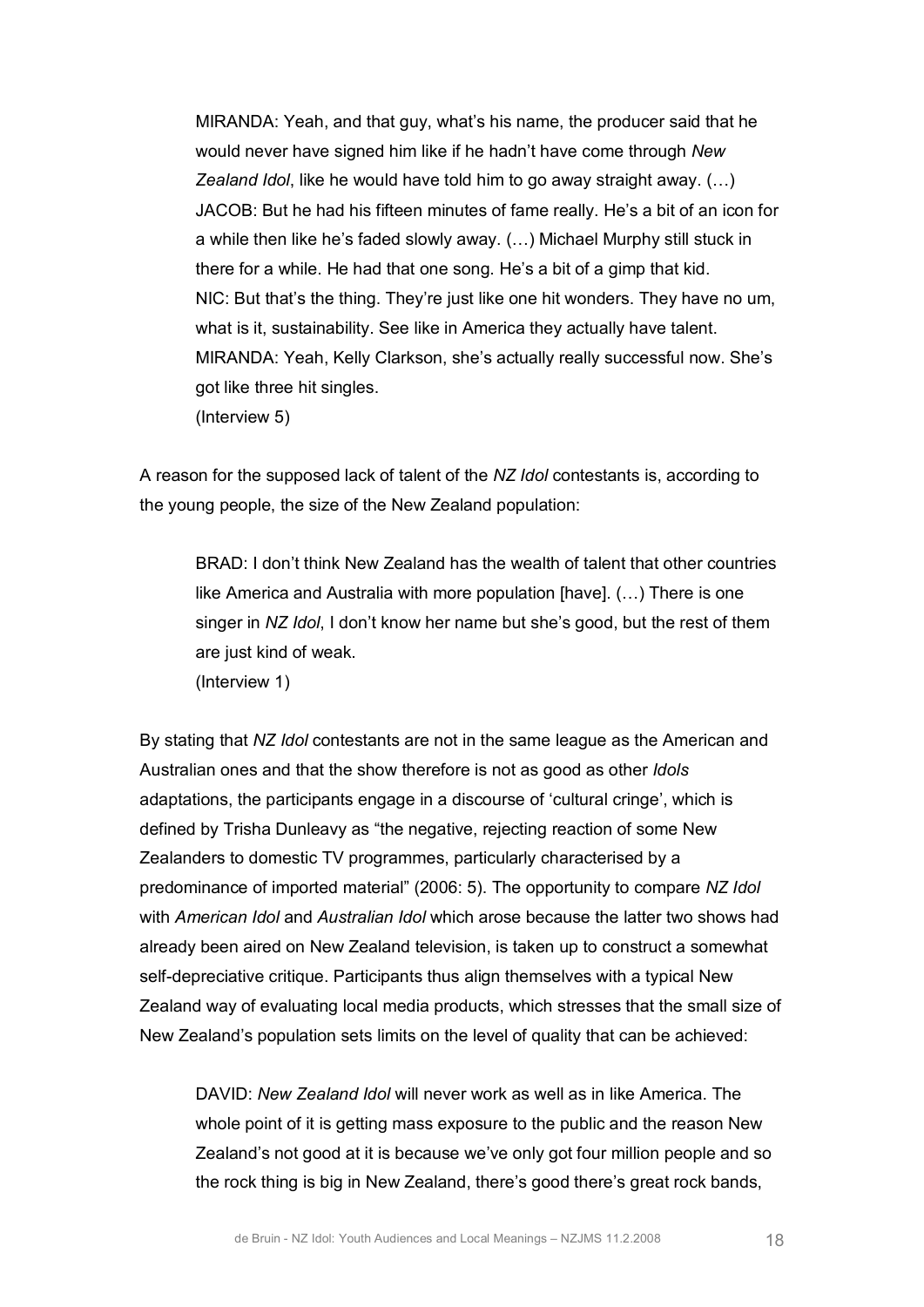we've produced great talent, but in terms of like super stardom we're not really geared up for that kind of thing. And I mean that's fine, that's just what we're good at but that's why I think the American ones are better to watch because, I don't know, it just seems like it's more up there. CHRIS: So you reckon where there's a bigger population pop thrives and where there's like a smaller population you get things like rock coming out. DAVID: Yeah, more individual, more creative kind of things, rather than things to sell to huge markets and make a lot of money, which is the difference between America and New Zealand I guess. And that's why the Australian one works, because they've got a much bigger market than we have. (Interview 3)

The suggestion is that the global *Idols* format is out of touch with the rock-oriented New Zealand music culture. One participant proposes that the show could be more successful in New Zealand if it would shift its musical focus:

STEVE: What I would like to see changed is the style of music and the kind of music to be more general and more open to people and more effort put into the shows and stuff, make them proper really good shows not sort of sad imitations of American and Australian ones. So, I don't know, I'd just like to make *New Zealand Idol* more to do with New Zealand's music scene at the moment rather than just what America's music scene is at the moment. (…) DAVID: I mean it's good that it's trying to increase New Zealand's music depth and give people a chance, but it sort of needs to get away from the stigma of being just another *Idol* show. (Interview 3)

It seems that rather than making 'just another *Idol* show', *NZ Idol* producers should have put more effort into adapting the *Idols* format to the specificities of local music cultures by paying attention to particular New Zealand notions of creativity.

# **Conclusion**

The assumption of the research method used for the study discussed in this article – asking young people to interview each other about television – is that we are able to get a closer look at young people's 'actual' interpretations if they are not mediated by the presence of an adult interviewer (Barker 1997: 612). Yet as became apparent in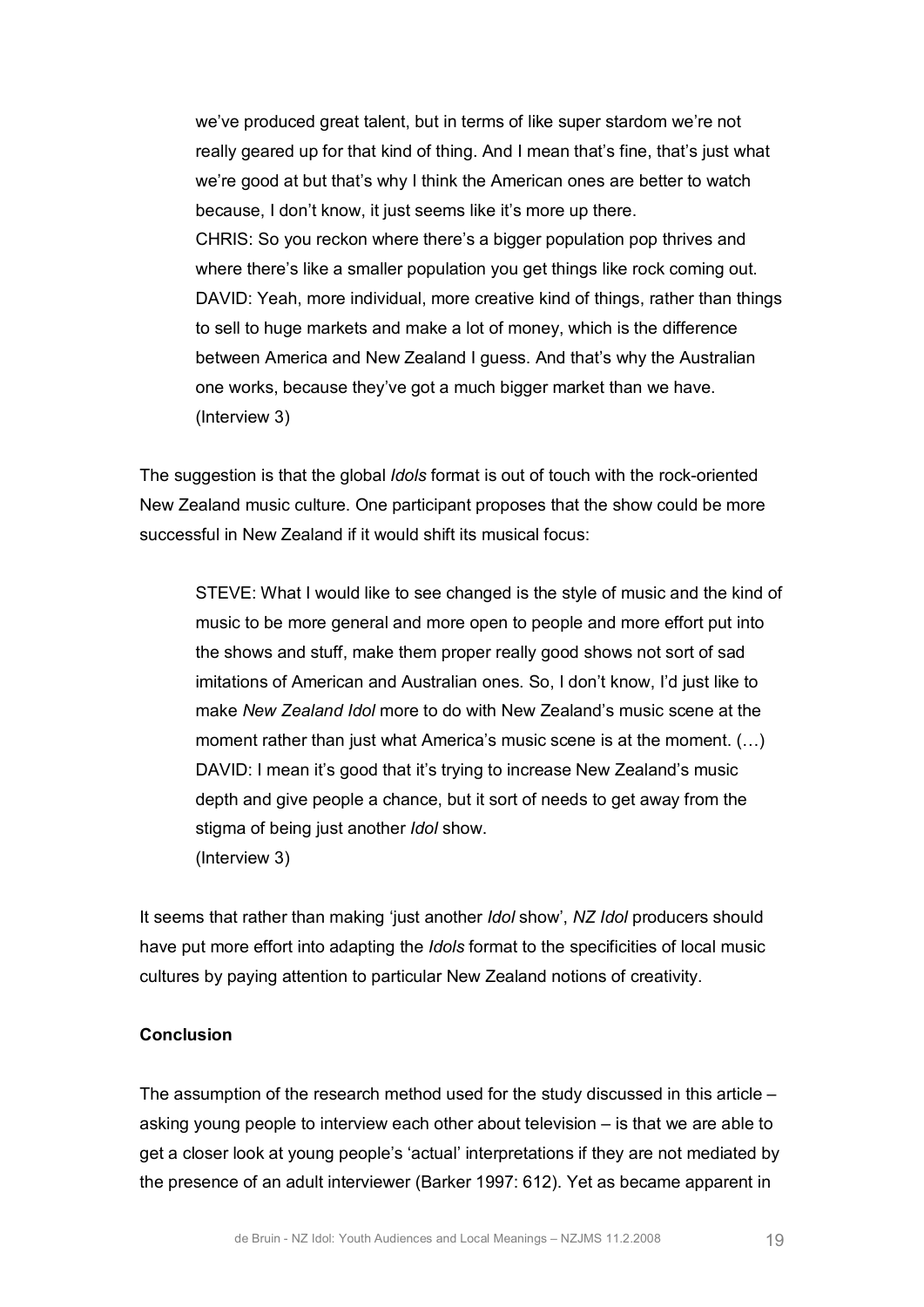the discussion of the results of the study, the participants seemed to be quite aware of the social implications of talking about popular culture. They alternately drew on everyday and academic discourses to make sense of *NZ Idol*. Whereas the use of the latter articulates cultural capital, the use of the former turned out to be, at least in the context of the interviews, inherently risky. Nevertheless, both discourses offer clues about how *NZ Idol* was localised at the level of audience interpretation.

Adaptations of the *Idols* format invite their audiences to emotionally invest in the show by identifying with the contestants and supporting them through voting. *NZ Idol* achieved this in some respects with the young people who participated in the study. Several participants talked about contestants they liked and could relate to: Teresa because she is from Wellington and therefore a 'local', and Jesse because he is the most authentic candidate and represents a music style that the young people felt they could support. In these instances the global *Idols* format is successfully localised; viewers recognise something from their everyday experiences in the show, which creates a unique association. The young people moreover indicated that they enjoyed discussing *NZ Idol* with their families. Peer group relations at school, however, made it dangerous for them to express a liking for *NZ Idol*. When being 'obsessed' with *NZ Idol* is seen as a trademark of 13-year-old girls, admitting to your classmates that you have voted for a NZ Idol contestant becomes age-inappropriate and, in the case of the male participants, gender-inappropriate behaviour.

Because of these gender and age dynamics as well as the existing stereotypes about reality television viewers, distancing yourself from *NZ Idol* by critiquing and deconstructing it turned out to be a safer mode of interpretation. Adopting a critical stance towards popular media is a social act which can ease anxieties about maturity (Buckingham & Sefton-Green 1994: 150). Participants criticised the repetitiveness of reality television, the techniques that *NZ Idol* employs to establish connections with its viewers, and the overall commercial nature of the show. In the context of this study, the use of academic discourse also seemed to result from the circumstance that participants were contacted via a Media Studies class. Buckingham and Sefton Green state that Media Studies at secondary schools has "typically emphasised the importance of students' acquiring a specialist academic discourse" (1994: 146). Using this discourse allowed the young people to present themselves as knowledgeable and critical subjects rather than emotional and unreflective media consumers.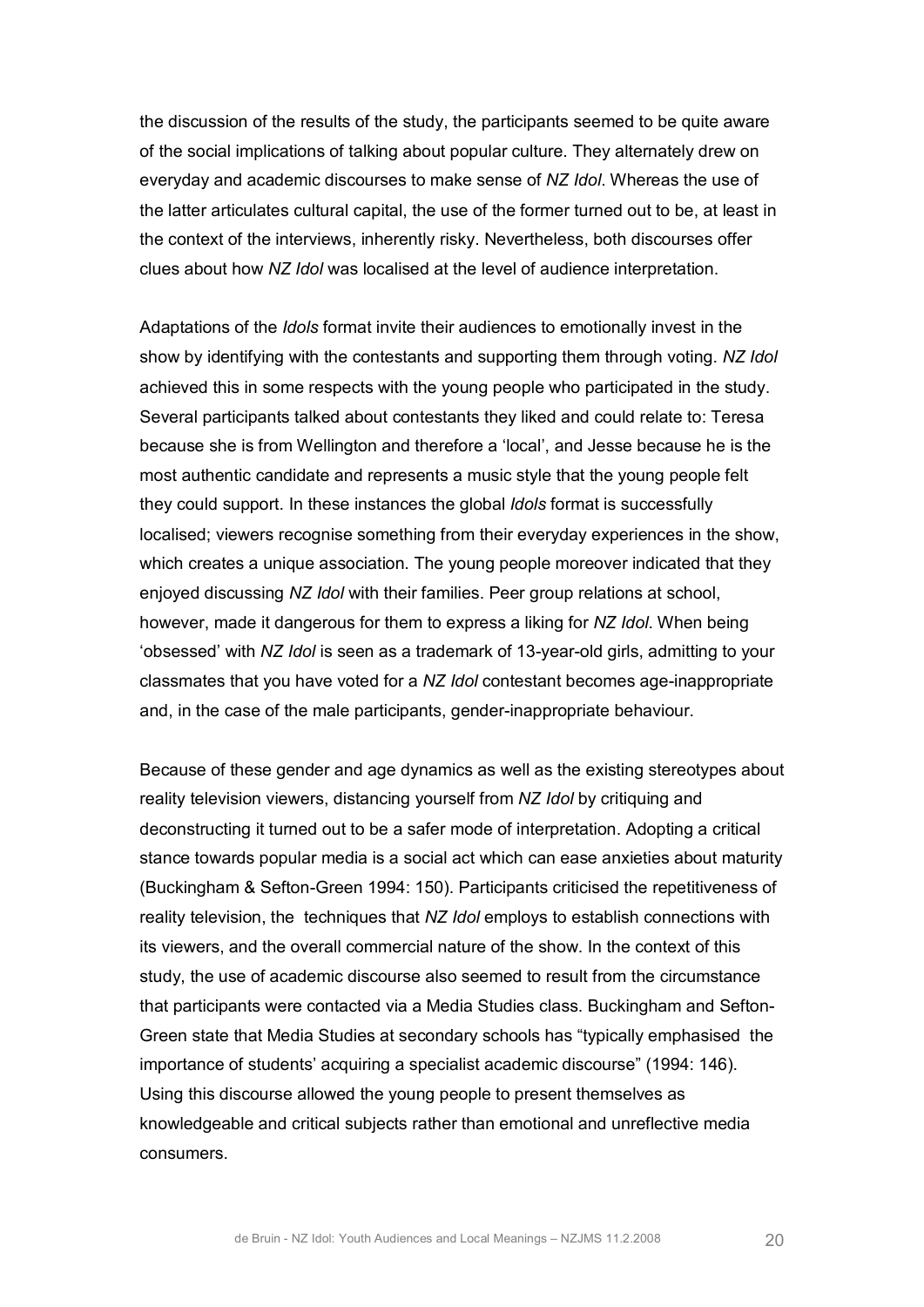The comparison of *NZ Idol* with other *Idols* shows points to a desire that *NZ Idol* could have been a better television show. Participants expressed disappointment that *NZ Idol* did not live up to their expectations, which were triggered by watching *American Idol* and *Australian Idol*. The realisation that *NZ Idol* contestants do not seem as talented as American and Australian ones, combined with the fact that the top two contestants of the first season did not have a successful music career, lead to the use of a cultural cringe discourse in which New Zealand does not attain the standard of other, bigger countries. The lack of success of *NZ Idol* finalists also undermines the basic premise of *Idols* shows, namely the promise of a journey of social mobility and the idea that everyone can be a star (Holmes 2004a: 48; Stahl 2004: 213). At the same time, the use of a cultural cringe discourse invites the participants to a particular New Zealand way of making sense of local media. *NZ Idol*'s perceived lack of quality thus creates a typical local viewing community that the young people can belong to.

To conclude, the New Zealand adaptation of the global *Idols* format acquired local meaning in contradictory ways for the young people interviewed for this study. On the one hand, they were able to feel the 'Lovemarks' that *NZ Idol* producers were looking for, on the other hand, the show provided them with ample opportunities for criticism and articulations of cultural capital. In both cases this created possibilities for belonging to local viewing communities. Participants also came up with ideas for how the show could have worked better, asserting that a more localised version of *NZ Idol* would have been more successful. It seems that *NZ Idol* is a show that they both love to love and love to hate, even though it is not quite 'New Zealand' enough.

## **Note on the contributor**

Joost de Bruin is a lecturer in Media Studies at Victoria University of Wellington.

#### **Acknowledgements**

I would like to thank Eleanor Jack, who transcribed the interview tapes for the audience study, my colleagues Tim Groves and Sue Abel, who gave feedback on earlier drafts of this article, and the two anonymous reviewers from the NZJMS.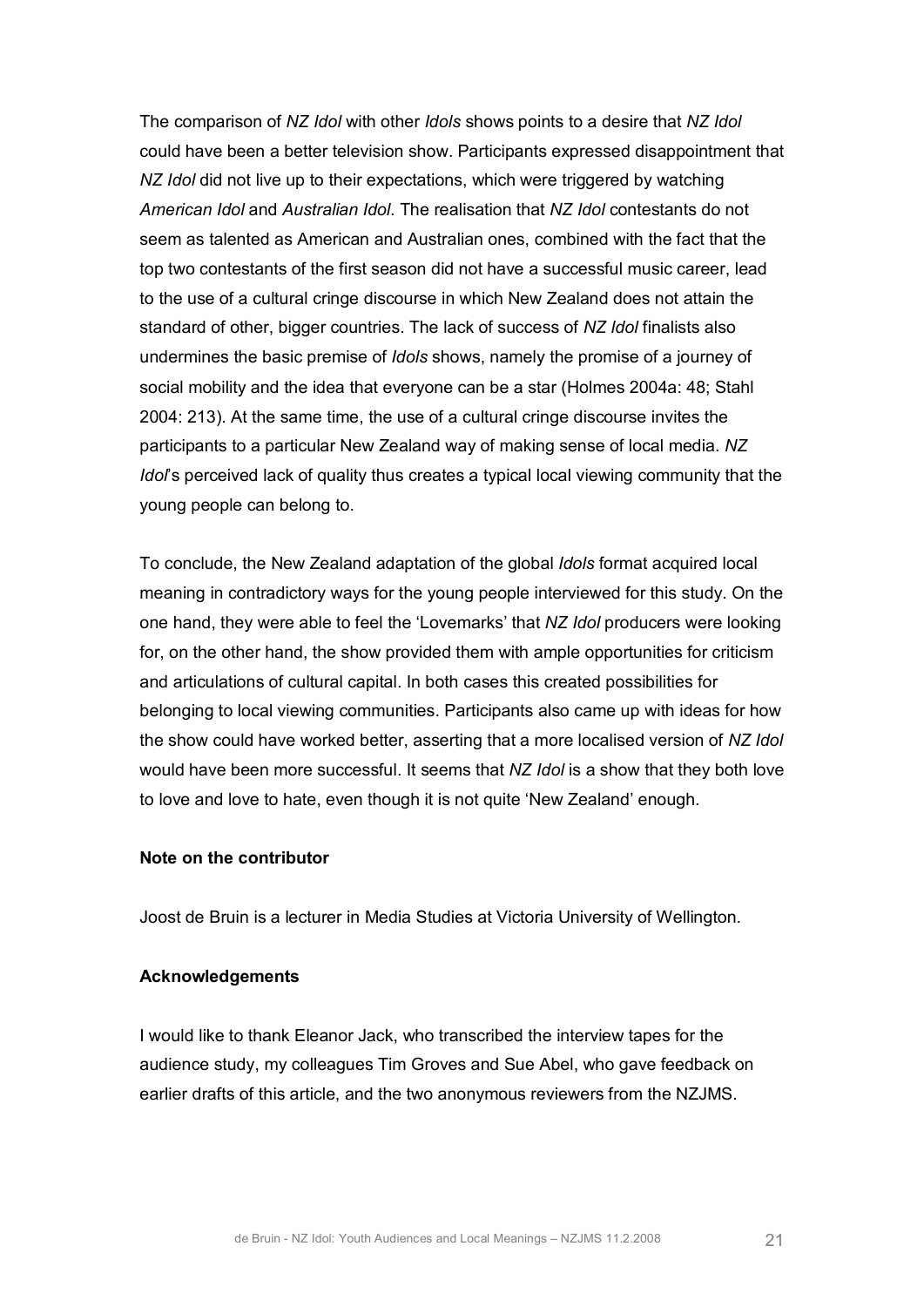# **Bibliography**

Ang I (1996) *Living Room Wars: Rethinking Media Audiences for a Postmodern World* Routledge New York

Barker C (1997) 'Television and the Reflexive Project of the Self: Soaps, Teenage talk and Hybrid Identities' *British Journal of Sociology* 48 4 611-628

Barker C (1998) 'Cindy's a Slut: Moral Identities and Moral Responsibility in the 'Soap Talk' of British Asian Girls' Sociology 32 1 65-81

Buckingham, D & Sefton-Green J (1994) Cultural Studies Goes to School: Reading *and Teaching Popular Culture* Taylor & Francis London

Davies H Buckingham D & Kelley P (2000) 'In the Worst Possible Taste: Children, Television and Cultural Value' *European Journal of Cultural Studies* 3 1 525

Dunleavy T (2006) *Ourselves in Primetime: A History of New Zealand Television Drama* Auckland University Press Auckland

Fairchild C (2007) 'Building the Authentic Celebrity: The "Idol" Phenomenon in the Attention Economy' Popular Music and Society 30 3 355-375

Fremantle Media (2009) '*Idols*'. http://www.fremantlemedia.com/our[programmes/view/Entertainment/viewprogramme/Idols \(accessed 12](http://www.fremantlemedia.com/our-programmes/view/Entertainment/viewprogramme/Idols)/01/2009)

Frith S (1996) *Performing Rites: On the Value of Popular Music* Oxford University Press Oxford

Hight C (2001) 'Debating Reality-TV' Continuum: Journal of Media & Cultural Studies 15 3 389-395

Hill A (2005) *Reality TV: Audiences and Popular Factual Television* Routledge London

Holmes S (2004a) '"Reality Goes Pop!": Reality TV, Popular Music, and Narratives of Stardom in *Pop Idol*' *Television and New Media* 5 2 147172